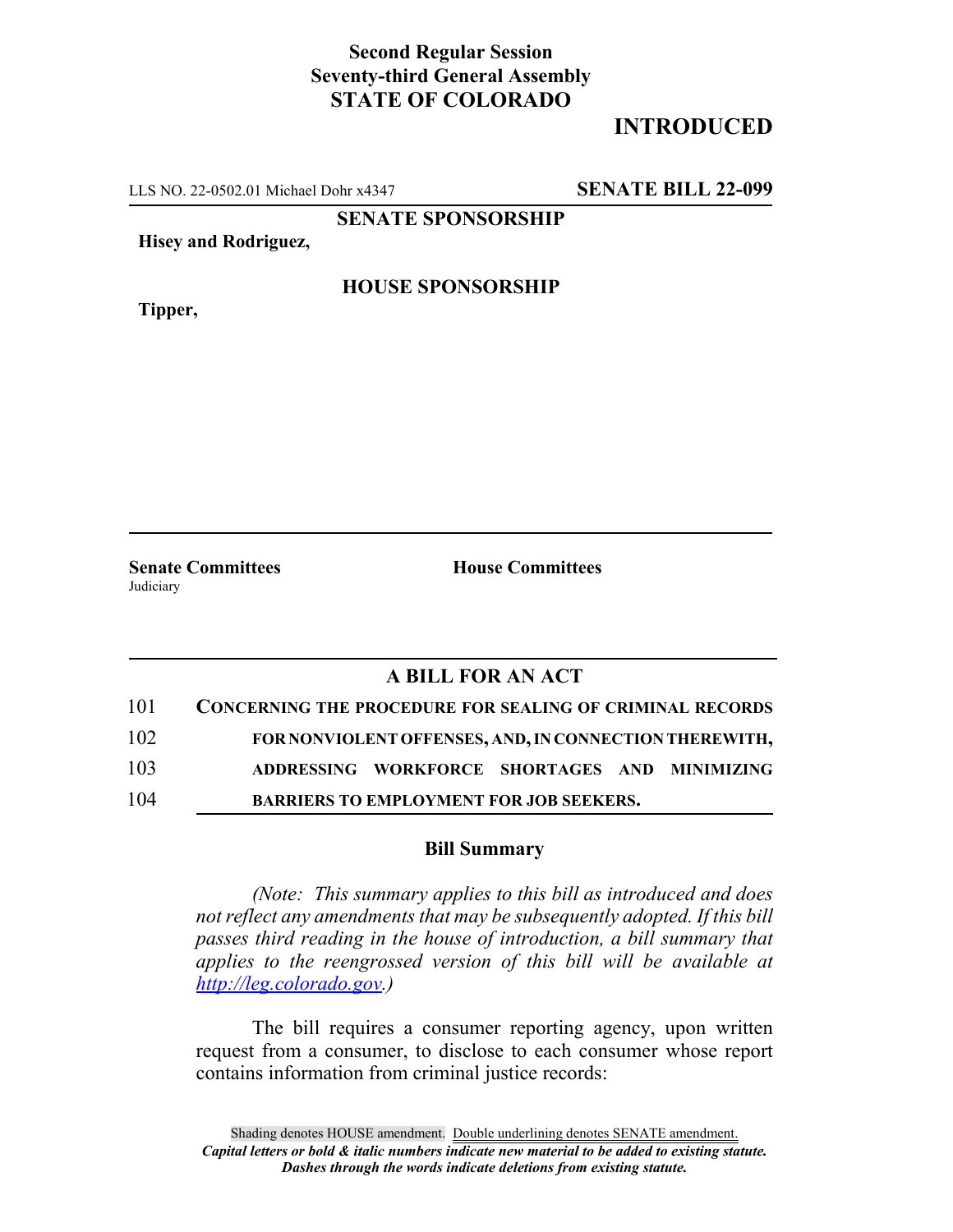- Each source from which the agency compiled the information; and
- The date on which the information was requested.

Currently, there is a process that allows for automatic sealing of criminal justice records for certain drug offenses. The bill extends that automatic sealing to all of the offenses, including civil infractions, that allow the defendant to petition the court for sealing criminal justice records that are not subject to the victims rights act. The bill streamlines the automatic record sealing process. The bill requires the state court administrator to produce an annual report regarding automatic record sealing.

The bill makes it an unfair employment practice to discharge or refuse to promote a person based solely on the contents of a sealed criminal record and makes it an unfair housing practice to refuse to show, sell, transfer, rent, or lease housing based on the contents of a sealed criminal record.

The bill requires the Colorado bureau of investigation to produce an annual report regarding record sealing.

The bill makes clarifying and organizational changes to the record sealing statutes.

 *Be it enacted by the General Assembly of the State of Colorado:* **SECTION 1.** In Colorado Revised Statutes, 5-18-103, **add** (1)(d) as follows: **5-18-103. Definitions.** As used in this article 18, unless the context otherwise requires: (1) "Adverse action" includes: (d) THE DENIAL OF HOUSING OR ANY OTHER DECISION FOR HOUSING PURPOSES THAT ADVERSELY AFFECTS A CURRENT OR PROSPECTIVE TENANT. **SECTION 2.** In Colorado Revised Statutes, 5-18-104, **amend** (2); and **add** (3) as follows: **5-18-104. Permissible purposes - prohibition.** (2) A consumer 13 reporting agency may not, by contract or otherwise, prohibit a user of any 14 consumer report or investigative consumer report from, upon request of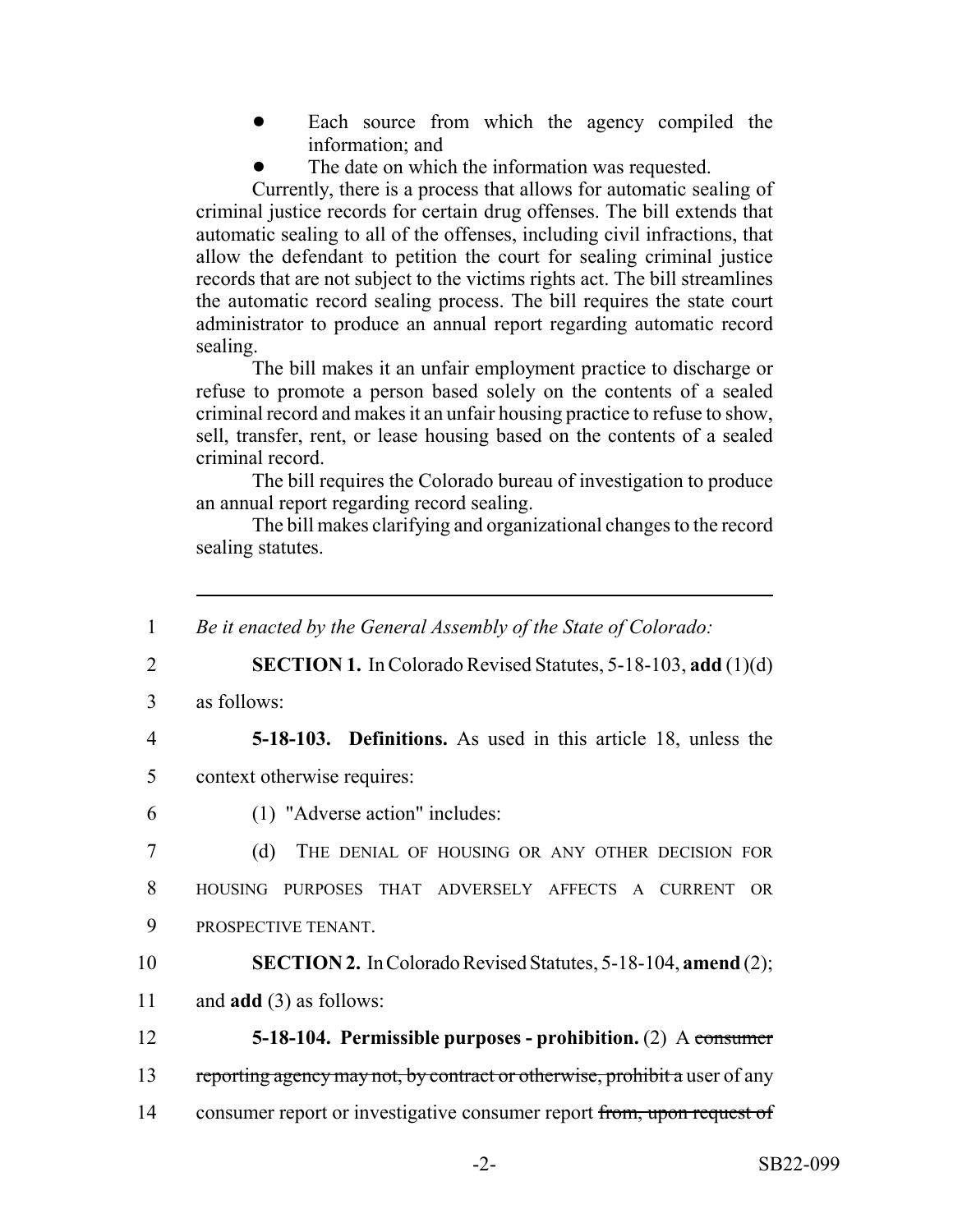| $\mathbf{1}$   | the consumer, disclosing and explaining the contents of the report or       |
|----------------|-----------------------------------------------------------------------------|
| $\overline{2}$ | providing SHALL DISCLOSE OR PROVIDE a copy of the report, INCLUDING         |
| 3              | THE NAME AND CONTACT INFORMATION OF THE CONSUMER REPORTING                  |
| $\overline{4}$ | AGENCY, to the consumer to whom it relates if adverse action against the    |
| 5              | consumer has been taken or is contemplated by the user of the consumer      |
| 6              | report or investigative consumer report, based in whole or in part on the   |
| 7              | report. No user or consumer reporting agency shall be held liable or        |
| 8              | otherwise responsible for a disclosed or copied report when acting          |
| 9              | pursuant to this subsection (2) nor shall disclosure or provision of a copy |
| 10             | of the report, by themselves, make the user a consumer reporting agency.    |
| 11             | (3) UPON WRITTEN REQUEST FROM THE CONSUMER, A CONSUMER                      |
| 12             | REPORTING AGENCY SHALL DISCLOSE TO EACH CONSUMER WHOSE REPORT               |
| 13             | CONTAINS INFORMATION FROM CRIMINAL JUSTICE RECORDS, AS DEFINED              |
| 14             | IN SECTION 24-72-302 (4):                                                   |
| 15             | EACH SOURCE FROM WHICH THE AGENCY COMPILED THE<br>(a)                       |
| 16             | <b>INFORMATION; AND</b>                                                     |
| 17             | (b) THE DATE ON WHICH THE INFORMATION WAS REQUESTED.                        |
| 18             | <b>SECTION 3.</b> In Colorado Revised Statutes, 5-18-109, amend (2);        |
| 19             | and $add(1)(e.5)$ as follows:                                               |
| 20             | 5-18-109. Reporting of information prohibited - exceptions.                 |
| 21             | Except as authorized under subsection (2) of this section, no<br>(1)        |
| 22             | consumer reporting agency shall make any consumer report containing         |
| 23             | any of the following items of information:                                  |
| 24             | RECORDS OF CHARGES OR INDICTMENTS PENDING TRIAL,<br>(e.5)                   |
| 25             | SEALED RECORDS, EXPUNGED RECORDS, AND RECORDS THAT DID NOT                  |
| 26             | RESULT IN A CONVICTION;                                                     |
| 27             | (2) The provisions of subsection (1) of this section do not apply           |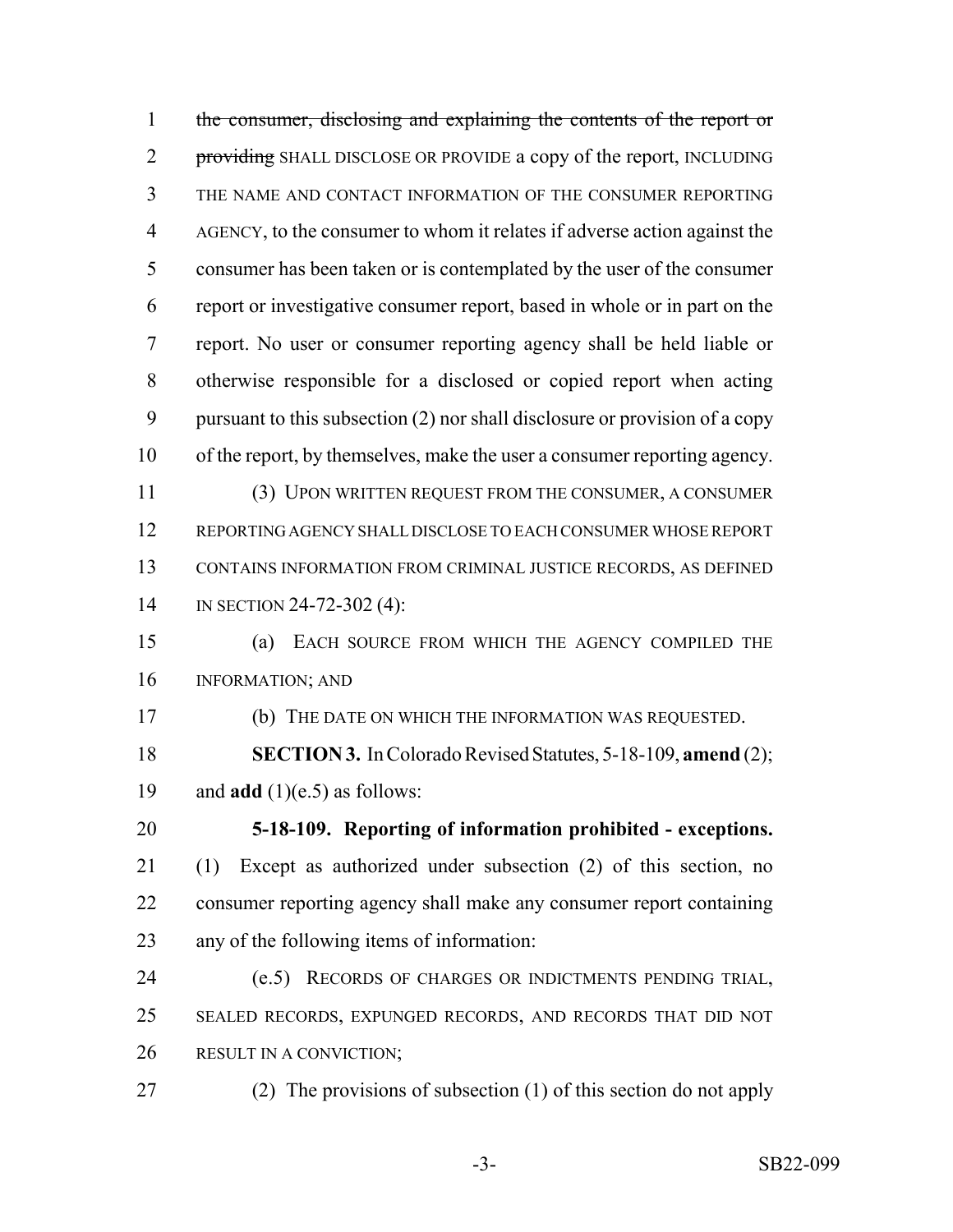| $\mathbf{1}$   | to the case of any consumer report to be used in connection with:              |
|----------------|--------------------------------------------------------------------------------|
| $\overline{2}$ | A credit transaction involving, or that may reasonably be<br>(a)               |
| 3              | expected to involve, a principal amount of one hundred fifty thousand          |
| $\overline{4}$ | dollars or more; OR                                                            |
| 5              | (b) The underwriting of life insurance involving, or that may                  |
| 6              | reasonably be expected to involve, a face amount of one hundred fifty          |
| $\overline{7}$ | thousand dollars or more. or                                                   |
| 8              | (c) The employment of an individual at an annual salary that                   |
| 9              | equals or is reasonably expected to equal seventy-five thousand dollars        |
| 10             | or more.                                                                       |
| 11             | <b>SECTION 4.</b> In Colorado Revised Statutes, 13-3-117, amend                |
| 12             | $(1)(d)$ , $(2)$ , and $(3)$ ; and <b>add</b> $(1)(a.5)$ and $(4)$ as follows: |
| 13             | 13-3-117. State court administrator - automatic conviction                     |
| 14             | sealing. (1) (a.5) THE STATE COURT ADMINISTRATOR SHALL COMPILE A               |
| 15             | LIST OF ELIGIBLE CONVICTIONS, EXCLUDING CRIMES PURSUANT TO SECTION             |
| 16             | $24-4.1-302(1)$ :                                                              |
| 17             | THAT ARE ELIGIBLE FOR SEALING PURSUANT TO SECTIONS<br>(I)                      |
| 18             | 24-72-703 AND 24-72-706; AND                                                   |
| 19             | $(II)$ $(A)$ If the conviction is for a civil infraction, that four            |
| 20             | YEARS HAVE PASSED SINCE THE FINAL DISPOSITION OF THE CASE;                     |
| 21             | (B) IF THE CONVICTION IS FOR A PETTY OFFENSE OR MISDEMEANOR,                   |
| 22             | THAT AT LEAST SEVEN YEARS HAVE PASSED SINCE THE FINAL DISPOSITION              |
| 23             | OF THE CASE;                                                                   |
| 24             | (C) IF THE CONVICTION IS FOR AN ELIGIBLE FELONY, THAT AT                       |
| 25             | LEAST TEN YEARS HAVE PASSED SINCE THE DATE OF THE FINAL                        |
| 26             | DISPOSITION OF ALL CRIMINAL PROCEEDINGS AGAINST THE DEFENDANT OR               |
| 27             | THE RELEASE OF THE DEFENDANT FROM SUPERVISION CONCERNING A                     |
|                |                                                                                |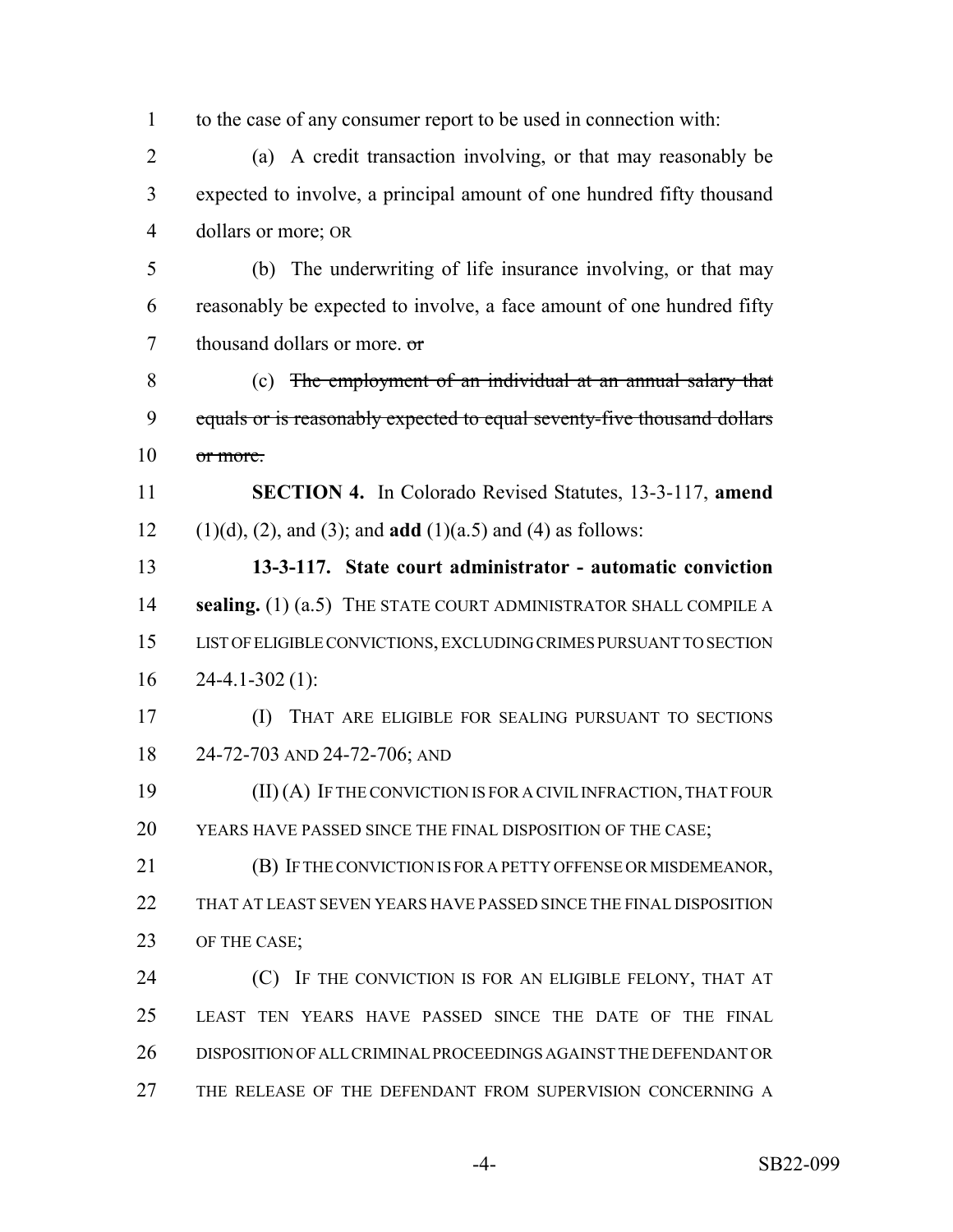### CRIMINAL CONVICTION, WHICHEVER IS LATER.

 (d) Beginning July 1, 2024, the state court administrator shall 3 compile the list pursuant to this subsection (1) on the first Monday of every month and the Colorado bureau of investigation and district attorneys shall complete their review within thirty-five days of receiving a new list. The court shall seal all conviction records eligible for sealing 7 pursuant to the list compiled pursuant to subsection  $(3)(a)$  of this section within fourteen days of receipt of the amended list from each district 9 attorney A QUARTERLY BASIS.

 (2) The state court administrator shall forward the list compiled pursuant to subsection (1) of this section to the Colorado bureau of investigation. The Colorado bureau of investigation shall compare the list with criminal history reports. The Colorado bureau of investigation shall complete the comparison based on a fingerprint-based review with sufficient points of reference for identification validation as determined by the Colorado bureau of investigation. The Colorado bureau of investigation shall remove any convictions from the list from the state court administrator in which sufficient identification validation cannot be made by the Colorado bureau of investigation and any convictions for which the defendant has an intervening conviction during the FOUR-YEAR WAITING PERIOD IF THE CONVICTION IS FOR A CIVIL INFRACTION, DURING THE seven-year waiting period if the conviction is for a petty offense or misdemeanor, or during the ten-year waiting period if the conviction is for a felony. The Colorado bureau of investigation shall COMPLETE ITS REVIEW PURSUANT TO THIS SUBSECTION (2) WITHIN THIRTY-FIVE DAYS AFTER RECEIVING A NEW LIST FROM THE STATE COURT ADMINISTRATOR AND SHALL forward each amended list to each district attorney AND TO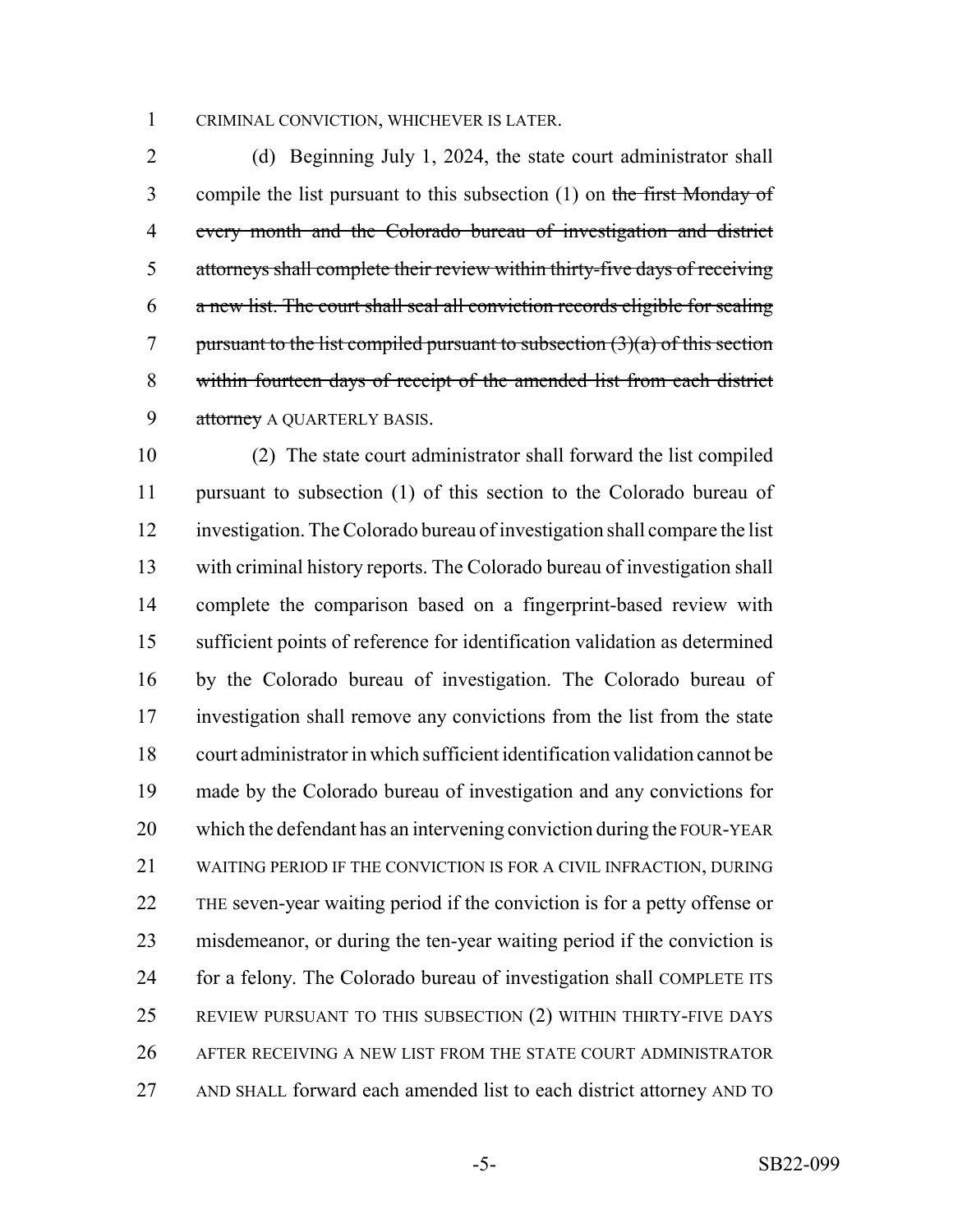#### THE STATE COURT ADMINISTRATOR.

 (3) (a) Upon receipt of the list from the Colorado bureau of investigation, each district attorney shall remove convictions from the list MAY, WITHIN FORTY-FIVE DAYS, OBJECT TO THE INCLUSION OF A 5 CONVICTION ON THE LIST, FOR CIRCUMSTANCES in which a condition of plea was that the defendant agreed to not have the conviction record 7 sealed and convictions in which the defendant has a pending criminal charge OR AN INTERVENING CONVICTION. Each district attorney shall ANNOTATE THE LIST WITH THE SPECIFIC GROUND FOR ANY OBJECTION AND KEEP A RECORD OF THE OBJECTIONS. IF THERE ARE OBJECTIONS, THE 11 DISTRICT ATTORNEY SHALL send its amended ANNOTATED list to the state court administrator. ALL CONVICTIONS MUST BE SEALED UNLESS OBJECTED TO WITHIN THE FORTY-FIVE-DAY PERIOD AS INELIGIBLE DUE TO PENDING CHARGES. The state court administrator shall REMOVE CONVICTIONS OBJECTED TO BY THE DISTRICT ATTORNEYS FROM THE LIST, IF ANY, AND THEN compile each of the lists into one final list and sort the convictions by judicial district.

18 (b) The district attorney STATE COURT ADMINISTRATOR shall send 19 the final list compiled pursuant to subsection  $(3)(a)$  of this section to the 20 chief judge for the judicial district. and The courts of that judicial district 21 shall enter sealing orders based on the list received WITHIN FOURTEEN 22 DAYS AFTER RECEIPT OF THE AMENDED LIST FROM THE STATE COURT ADMINISTRATOR. The district court shall send a copy of the sealing order 24 to the Colorado bureau of investigation, the law enforcement agency that investigated the case, and the district attorney's office that prosecuted the case to facilitate sealing of the records held by those entities. The court shall also send a copy to the defendant if the contact information for the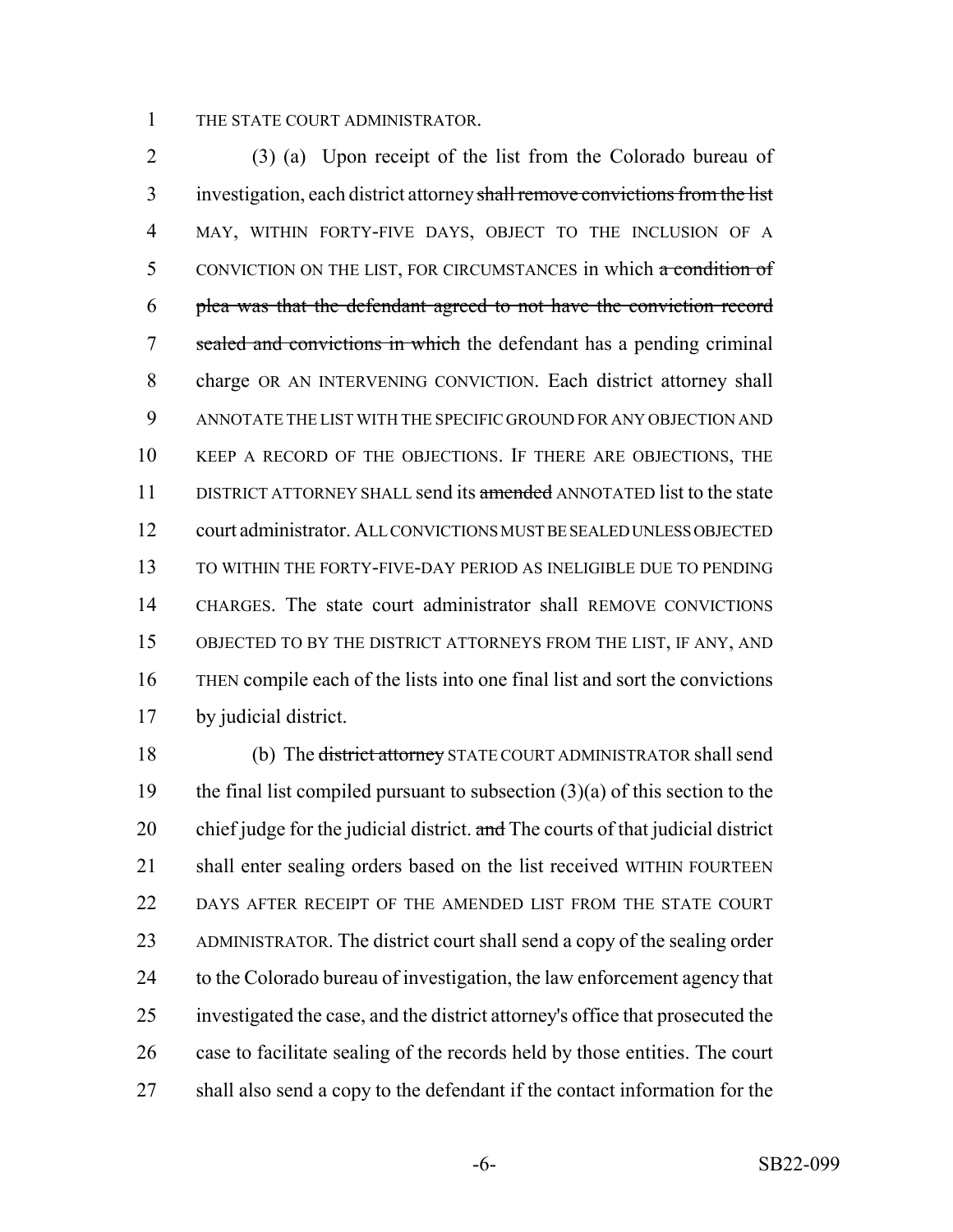defendant is available and to the state court administrator for purposes of 2 subsection  $(3)(c)$  of this section.

 (c) ON OR BEFORE JULY 1, 2024, the state court administrator shall develop a website that allows a defendant to confidentially determine 5 whether his or her THE DEFENDANT'S conviction has been sealed pursuant to this section and information about how to receive a copy of the sealing order.

 (4) (a) ON OR BEFORE FEBRUARY 1, 2024, AND ON OR BEFORE JANUARY 1 EACH YEAR THEREAFTER, THE STATE COURT ADMINISTRATOR SHALL REPORT TO THE JUDICIARY COMMITTEES OF THE SENATE AND THE HOUSE OF REPRESENTATIVES, OR THEIR SUCCESSOR COMMITTEES, BY JUDICIAL DISTRICT AND, TO THE EXTENT POSSIBLE, WITH DATA DISAGGREGATED BY RACE AND ETHNICITY AND MISDEMEANORS AND 14 FELONIES, THE NUMBER OF CONVICTION RECORDS RECEIVED FROM THE STATE COURT ADMINISTRATOR'S OFFICE IN THE PRIOR CALENDAR YEAR THAT:

(I) WERE CONSIDERED FOR AUTOMATIC RECORD SEALING;

 (II) THE COLORADO BUREAU OF INVESTIGATION SEALED AUTOMATICALLY;

 (III) THE COLORADO BUREAU OF INVESTIGATION DID NOT CONSIDER FOR AUTOMATIC SEALING DUE TO LACK OF IDENTIFYING INFORMATION;

**(IV)** THE COLORADO BUREAU OF INVESTIGATION DID NOT SEAL 24 DUE TO PENDING CHARGES; AND

 (V) THE COLORADO BUREAU OF INVESTIGATION DID NOT SEAL FOR ANY OTHER REASON AND THE REASON WHY THE RECORD WAS NOT SEALED. 27 (b) NOTWITHSTANDING SECTION 24-1-136 (11)(a)(I), THE REPORT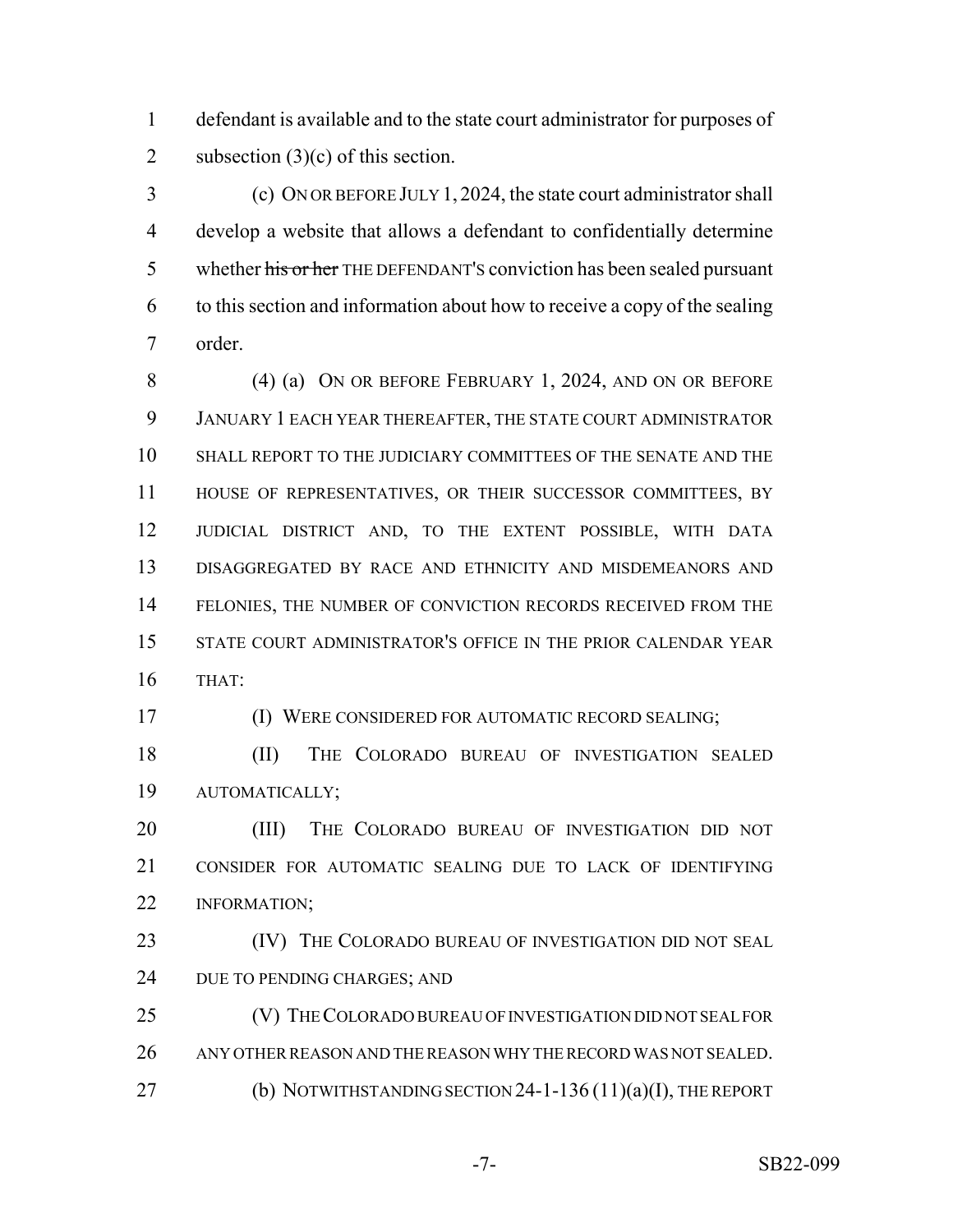1 REQUIRED IN THIS SUBSECTION (4) CONTINUES INDEFINITELY.

2 **SECTION 5.** In Colorado Revised Statutes, 18-1.3-101, **amend**  $3 \quad (10)(c)$  as follows:

 **18-1.3-101. Pretrial diversion.** (10) **Diversion outcomes.** (c) At 5 any point after a diversion agreement is completed, a defendant may petition the court to SHALL seal all arrest and other criminal records pertaining to the offense using the procedure described in sections 24-72-704 and 24-72-705. Unless otherwise prohibited under section  $24-72-703$  (11), the court shall issue a sealing order if requested by the defendant following successful completion of a diversion agreement.

11 **SECTION 6.** In Colorado Revised Statutes, 18-7-201.3, **repeal** 12 (2)(a) and (2)(c) as follows:

13 **18-7-201.3. Affirmative defense - human trafficking -** 14 **expungement of record protective order - definitions.** (2) (a) On or 15 after January 1, 2016, a person charged with or convicted of prostitution, 16 as described in section 18-7-201, or any corresponding municipal code or 17 ordinance, for an offense committed before July 1, 2015, which offense 18 was committed as a direct result of being a victim of human trafficking, 19 as defined in subsection (4) of this section, may apply to the court for a 20 sealing of his or her records pursuant to section 24-72-704 or 24-72-707, 21 as applicable.

22 (c) An official determination or documentation is not required to 23 grant a motion pursuant to this subsection  $(2)$ , but official documentation 24 from a federal, state, local, or tribal government agency indicating that the 25 defendant was a victim at the time of the offense creates a presumption 26 that his or her participation in the offense was a direct result of being a 27 victim.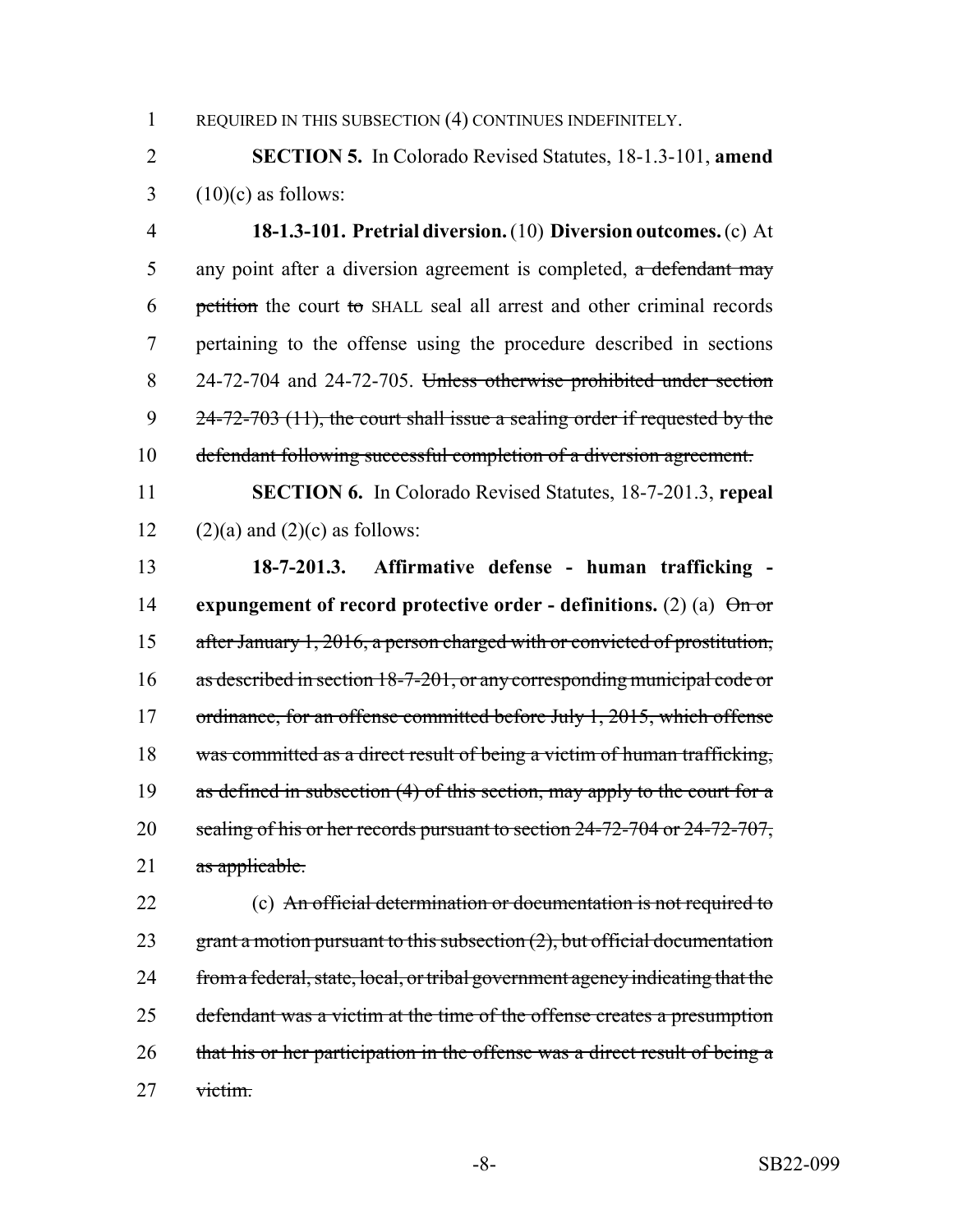1 **SECTION 7.** In Colorado Revised Statutes, 18-13-107.3, **repeal**  $2 \qquad (3)$  as follows:

 **18-13-107.3. Intentional misrepresentation of entitlement to an assistance animal - penalty - definitions.** (3) (a) A defendant may petition the district court of the district in which any conviction records pertaining to the defendant's first conviction for intentional misrepresentation of entitlement to an assistance animal, as described in subsection (1) of this section, are located for the sealing of the conviction records, except for basic identifying information.

10 (b) If a petition is filed pursuant to paragraph  $(a)$  of this subsection 11 (3) for the sealing of a record of conviction for intentional 12 misrepresentation of entitlement to an assistance animal, the court shall 13 order the record sealed if the following criteria are met:

14 (I) The petition is filed;

15 (II) The filing fee is paid or the defendant has filed a motion to 16 file without payment with a supporting financial affidavit and the court 17 has granted the motion;

18 (III) The defendant's first conviction for intentional 19 misrepresentation of entitlement to an assistance animal was at least three 20 years prior to the date of the filing of the petition; and

21 (IV) The defendant has not had a subsequent conviction for 22 intentional misrepresentation of entitlement to an assistance animal.

23 (c) An order entered pursuant to this subsection (3) must be 24 directed to each custodian who may have custody of any part of the 25 conviction records that are the subject of the order. Whenever a court 26 enters an order sealing conviction records pursuant to this subsection  $(3)$ , 27 the defendant shall provide the Colorado bureau of investigation and each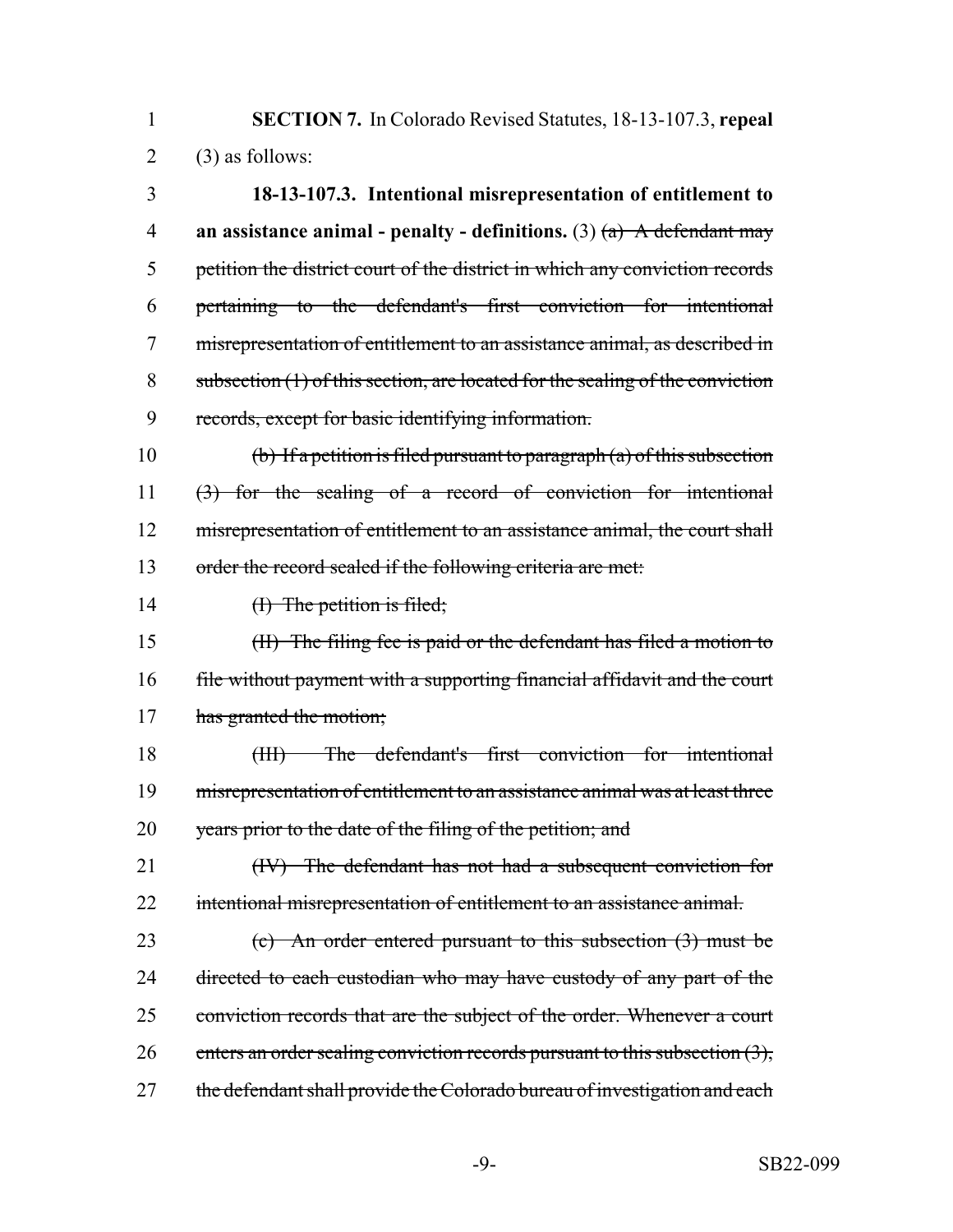1 custodian of the conviction records with a copy of the order and shall pay 2 to the bureau any costs related to the sealing of his or her criminal 3 conviction records that are in the custody of the bureau unless the court 4 has granted the motion specified in subparagraph (II) of paragraph (b) of 5 this subsection (3). Thereafter, the defendant may request and the court 6 may grant an order sealing the civil case in which the conviction records 7 were sealed.

8 **SECTION 8.** In Colorado Revised Statutes, 18-13-107.7, **repeal** 9 (3) as follows:

 **18-13-107.7. Intentional misrepresentation of a service animal for a person with a disability - penalty - definitions.** (3)  $(a)$   $\rightarrow$ 12 defendant may petition the district court of the district in which any conviction records pertaining to the defendant's first conviction for intentional misrepresentation of a service animal, as described in 15 subsection (1) of this section, are located for the sealing of the conviction records, except for basic identifying information.

17 (b) If a petition is filed pursuant to paragraph (a) of this subsection 18 (3) for the sealing of a record of conviction for intentional 19 misrepresentation of a service animal, the court shall order the record 20 sealed if the following criteria are met:

21 (I) The petition is filed;

22 (II) The filing fee is paid or the defendant has filed a motion to 23 file without payment with a supporting financial affidavit and the court 24 has granted the motion;

25 (III) The defendant's first conviction for intentional 26 misrepresentation of a service animal was at least three years prior to the 27 date of the filing of the petition; and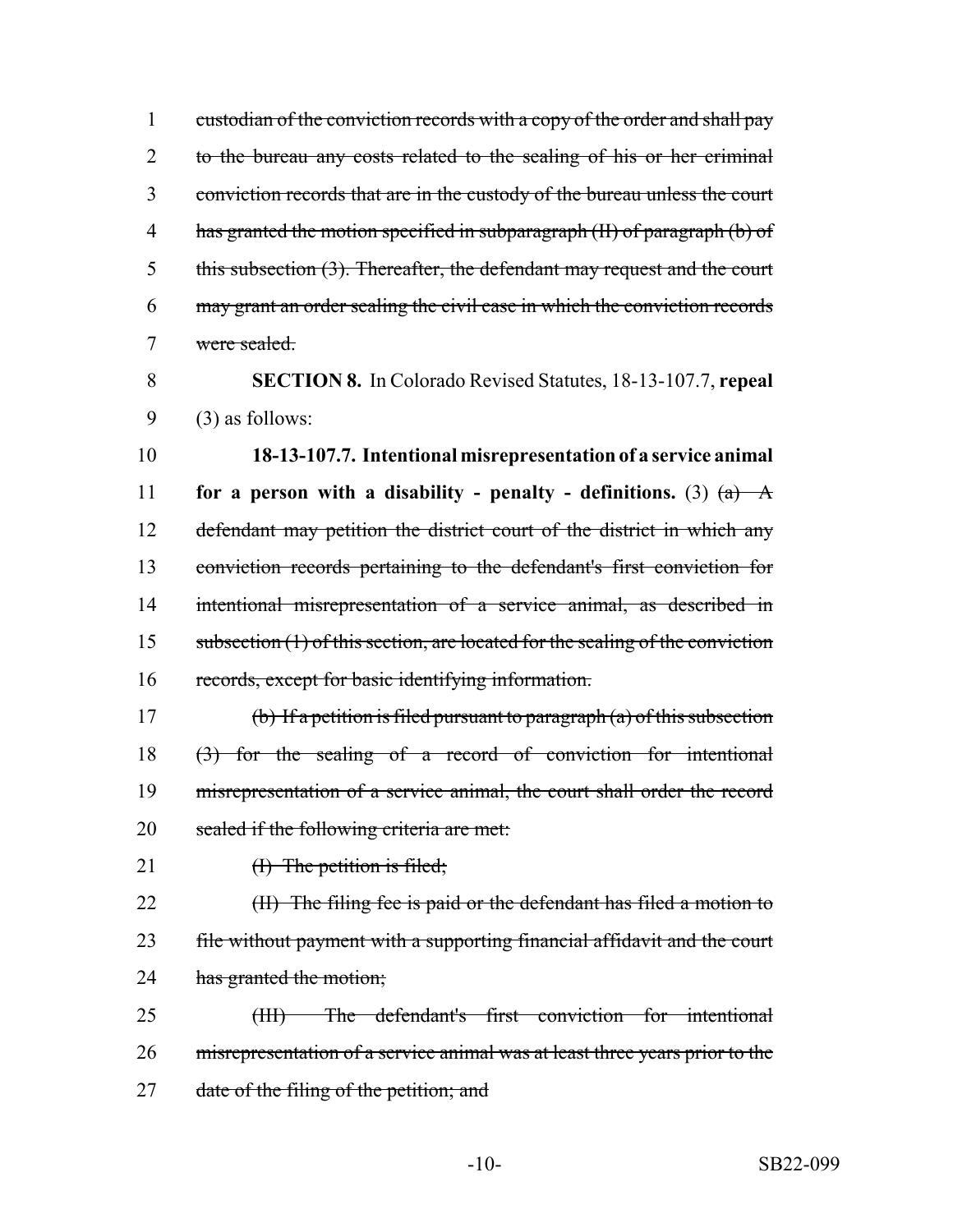1 (IV) The defendant has not had a subsequent conviction for 2 intentional misrepresentation of a service animal.

3 (c) An order entered pursuant to this subsection (3) must be 4 directed to each custodian who may have custody of any part of the 5 conviction records that are the subject of the order. Whenever a court 6 enters an order sealing conviction records pursuant to this subsection  $(3)$ , 7 the defendant shall provide the Colorado bureau of investigation and each 8 custodian of the conviction records with a copy of the order and shall pay 9 to the bureau any costs related to the sealing of his or her criminal 10 conviction records that are in the custody of the bureau unless the court 11 has granted the motion specified in subparagraph (II) of paragraph (b) of 12 this subsection (3). Thereafter, the defendant may request and the court 13 may grant an order sealing the civil case in which the conviction records 14 were sealed.

15 **SECTION 9.** In Colorado Revised Statutes, 18-13-122, **amend**  $16$  (13) as follows:

17 **18-13-122. Illegal possession or consumption of ethyl alcohol** 18 **or marijuana by an underage person - illegal possession of marijuana** 19 **paraphernalia by an underage person - definitions - adolescent** 20 **substance abuse prevention and treatment fund - legislative** 21 **declaration.** (13) **Sealing of record.** (a) Upon dismissal of a case 22 pursuant to this section after completion of a deferred judgment or 23 diversion or any other action resulting in dismissal of the case or Upon 24 completion of the court-ordered substance abuse education and payment 25 of any fine for a first conviction of subsection  $(3)$  of this section, the court 26 shall immediately order the case sealed PURSUANT TO SECTION 24-72-704 27 and provide to the underage person and the prosecutor a copy of the order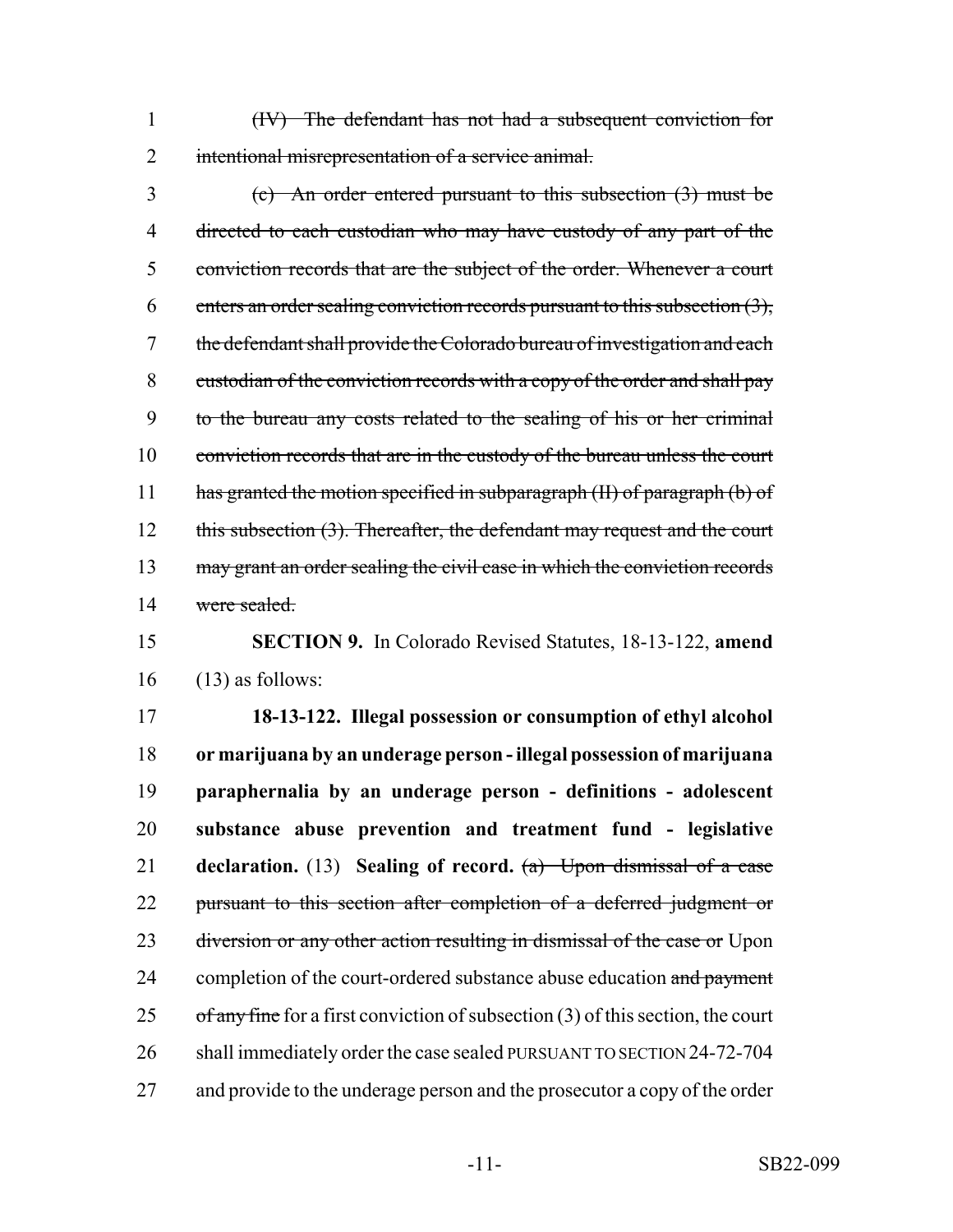sealing the case for distribution by the appropriate party to all law enforcement agencies in the case.

 (b) Upon the expiration of one year from the date of a second or 4 subsequent conviction for a violation of subsection (3) of this section, the underage person convicted of such violation may petition the court in which the conviction was assigned for an order sealing the record of the conviction. The petitioner shall submit a verified copy of his or her criminal history, current through at least the twentieth day prior to the date of the filing of the petition, along with the petition at the time of 10 filing, but in no event later than the tenth day after the petition is filed. 11 The petitioner shall be responsible for obtaining and paying for his or her 12 criminal history record. The court shall grant the petition if the petitioner 13 has not been arrested for, charged with, or convicted of any felony, 14 misdemeanor, or petty offense during the period of one year following the 15 date of the petitioner's conviction for a violation of subsection  $(3)$  of this section.

 **SECTION 10.** In Colorado Revised Statutes, 24-72-701, **add** (4.5) and (5.5) as follows:

 **24-72-701. Definitions.** As used in this part 7, unless the context otherwise requires:

 (4.5) "CRIMINAL JUSTICE RECORDS" MEANS ALL BOOKS, PAPERS, CARDS, PHOTOGRAPHS, TAPES, RECORDINGS, OR OTHER DOCUMENTARY MATERIALS, REGARDLESS OF FORM OR CHARACTERISTICS, THAT ARE MADE, MAINTAINED, OR KEPT BY ANY CRIMINAL JUSTICE AGENCY OR OTHER 25 ENTITY, PUBLIC OR PRIVATE, IN THE STATE FOR USE IN THE EXERCISE OF FUNCTIONS REQUIRED OR AUTHORIZED BY LAW OR ADMINISTRATIVE RULE, INCLUDING THE RESULTS OF CHEMICAL BIOLOGICAL SUBSTANCE TESTING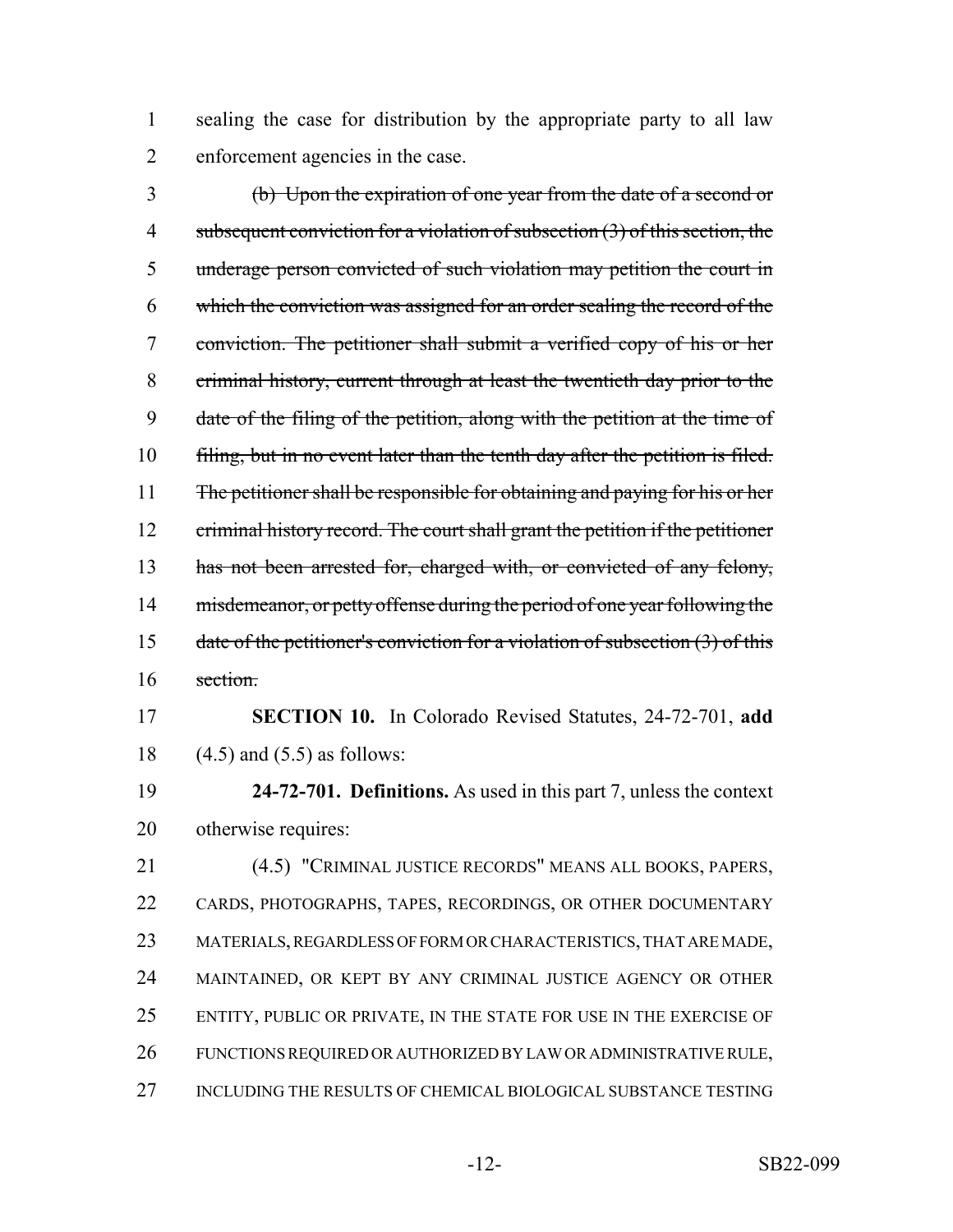TO DETERMINE GENETIC MARKERS CONDUCTED PURSUANT TO SECTIONS 16-11-102.4 AND 16-23-104.

 (5.5) "DISPOSITION" HAS THE SAME MEANING AS SET FORTH IN SECTION 24-72-302.

 **SECTION 11.** In Colorado Revised Statutes, 24-72-703, **amend** (1), (2)(a)(I), (2)(a)(III), (2)(b), (2)(d)(I), (8), and (12)(b); **repeal** (2)(c); and **add** (2)(a)(VI), (2)(a)(VII), (2)(d)(IV), and (13) as follows:

 **24-72-703. Sealing of records - general provisions - order applicability - discovery and advisements.** (1) **Applicability.** The 10 provisions of This section shall apply APPLIES to the sealing of arrest and criminal records pursuant to sections 24-72-704 to 24-72-710.

 (2) **Effect of a sealing order.** (a) (I) An order sealing arrest or other criminal records does not deny access to the criminal records of a petitioner or defendant by any court, law enforcement agency, criminal 15 justice agency, prosecuting attorney, or party or GOVERNMENTAL agency 16 required by law STATUTE to conduct a criminal history record check on an individual, INCLUDING FOR THE PURPOSE OF COMPLYING WITH PROSECUTORIAL DUTIES UNDER RULE 16 OF THE COLORADO RULES OF CRIMINAL PROCEDURE TO DISCLOSE CRIMINAL JUSTICE RECORDS IN CRIMINAL PROCEEDINGS.

21 (III) A conviction RECORD sealed pursuant to this article 72 may be used by a criminal justice agency, law enforcement agency, court, or prosecuting attorney for any lawful purpose relating to the investigation 24 or prosecution of any case, including but not limited to any subsequent case that is filed against the petitioner or defendant; FOR COLLECTING RESTITUTION, FINES, COURT COSTS, LATE FEES, OR OTHER FEES; or for any 27 other lawful purpose within the scope of his, her, or its THE AGENCY's,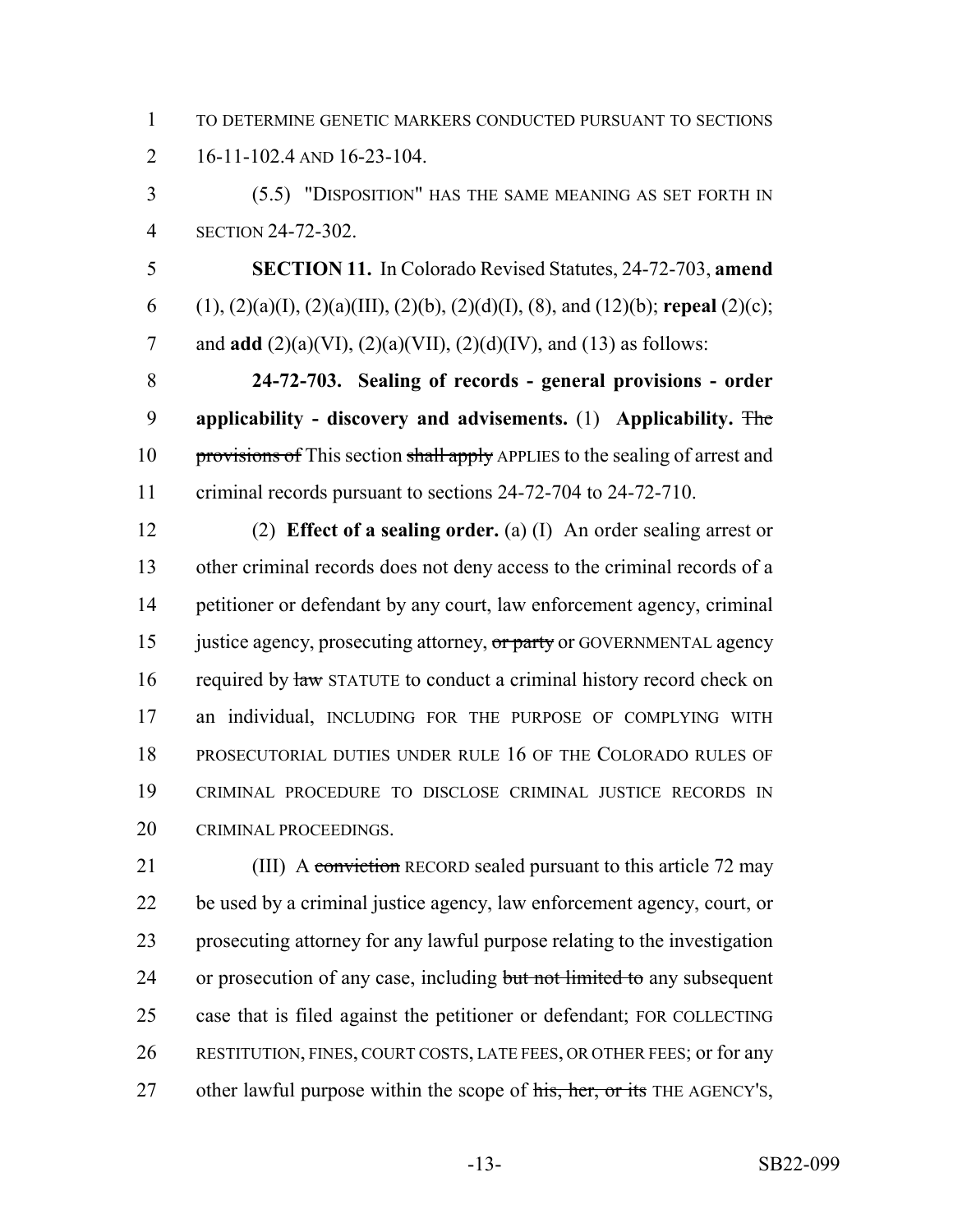COURT'S, OR ATTORNEY'S duties. A party or agency required by law to conduct a criminal history record check is authorized to use any sealed conviction for the lawful purpose for which the criminal history record check is required by law.

 (VI) THE SEALING OF A RECORD PURSUANT TO THIS ARTICLE 72 DOES NOT PRECLUDE A COURT'S JURISDICTION OVER ANY SUBSEQUENTLY FILED MOTION, INCLUDING A MOTION TO AMEND THE RECORD, A POSTCONVICTION RELIEF MOTION OR PETITION, OR ANY OTHER MOTION CONCERNING A SEALED CONVICTION RECORD.

 (VII) A DEFENDANT WHOSE RECORD HAS BEEN SEALED OR EXPUNGED MAY ACCESS INFORMATION CONTAINED IN THE SEALED RECORD FROM THE COLORADO BUREAU OF INVESTIGATION WITHOUT A COURT ORDER. IN RESPONSE TO AN INQUIRY FROM THE DEFENDANT, THE COLORADO BUREAU OF INVESTIGATION SHALL REPLY BOTH PURSUANT TO 15 SUBSECTION (2)(b) OF THIS SECTION AND WITH THE INFORMATION AND RECORDS UNDERLYING THE SEALED RECORD.

17 (b) Except as otherwise provided in subsection  $(2)(a)(I)$  of this section, upon the entry of an order to seal the criminal records, the 19 defendant and all criminal justice agencies may properly reply, upon an inquiry into the matter, that public criminal records do not exist with respect to the petitioner or defendant. UPON A QUERY INTO A SEALED RECORD, A CRIMINAL JUSTICE AGENCY SHALL REPLY THAT A PUBLIC CRIMINAL RECORD DOES NOT EXIST WITH RESPECT TO THE DEFENDANT 24 WHO IS THE SUBJECT OF THE SEALED RECORD.

25 (c) Except as otherwise provided in subsection  $(2)(a)(I)$  of this section, inspection of the records included in an order sealing criminal 27 records may thereafter be permitted by the court only upon petition by the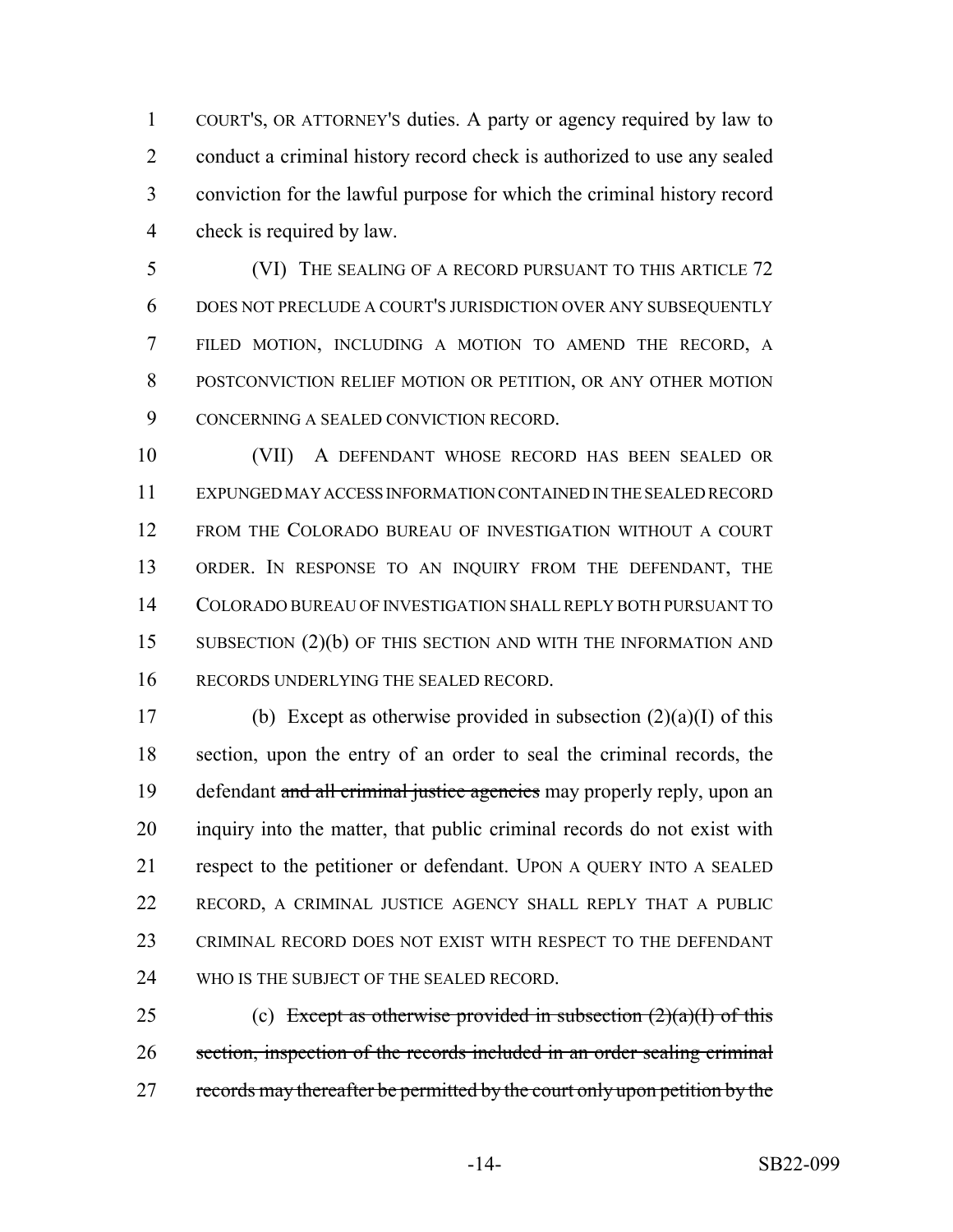#### petitioner or defendant.

2 (d) (I) Except as otherwise provided in subsection  $(2)(a)(I)$  of this section, employers, state and local government agencies, officials, 4 landlords, and employees, AND ANY OTHER ENTITY shall not require an 5 applicant to disclose any information contained in sealed conviction CRIMINAL JUSTICE records in any application or interview or in any other way. An applicant does not need to include a reference to or information 8 concerning the sealed conviction records in answer to any question 9 concerning conviction records that have been sealed and may state that the applicant has not been criminally convicted. An application may not 11 be denied solely because of the applicant's refusal to disclose conviction records that have been sealed.

 (IV) (A) IT IS AN UNFAIR EMPLOYMENT PRACTICE PURSUANT TO SECTION 24-34-402 FOR AN EMPLOYER TO DISCHARGE OR REFUSE TO PROMOTE AN EMPLOYEE OR TO REFUSE TO HIRE AN INDIVIDUAL BECAUSE OF THE CONTENTS OF A RECORD SEALED PURSUANT TO THIS ARTICLE 72 UNLESS THE EMPLOYER IS AUTHORIZED BY LAW TO CONSIDER SEALED CRIMINAL JUSTICE RECORDS.

 (B) IT IS AN UNFAIR HOUSING PRACTICE PURSUANT TO SECTION 20 24-34-502 FOR A PERSON TO REFUSE TO SHOW, SELL, TRANSFER, RENT, OR LEASE ANY HOUSING; REFUSE TO RECEIVE AND TRANSMIT ANY BONA FIDE OFFER TO BUY, SELL, RENT, OR LEASE ANY HOUSING; OR OTHERWISE MAKE UNAVAILABLE OR DENY OR WITHHOLD FROM AN INDIVIDUAL ANY HOUSING BECAUSE OF THE CONTENTS OF A RECORD SEALED PURSUANT TO THIS ARTICLE 72 UNLESS THE PERSON IS AUTHORIZED BY LAW TO CONSIDER SEALED CRIMINAL JUSTICE RECORDS.

(8) **Service of sealing order.** The court shall direct a sealing order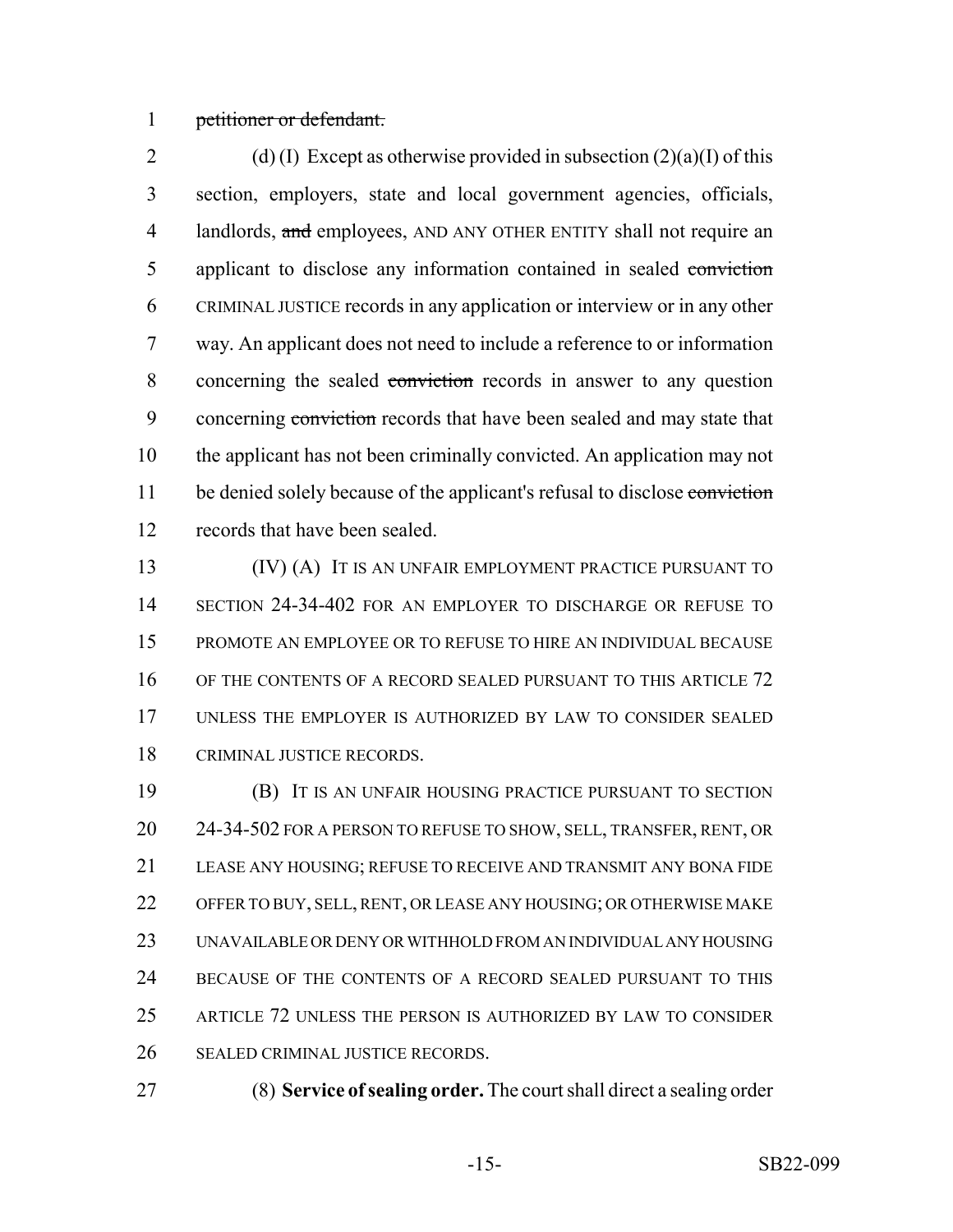1 entered pursuant to this part 7 to each custodian who may have custody 2 of any part of the conviction CRIMINAL JUSTICE records OR ARREST AND 3 CRIMINAL RECORDS INFORMATION that are the subject of the order. THE 4 COURT SHALL DIRECT THAT THE SEALING ORDER APPLIES TO PUBLIC AND 5 PRIVATE CUSTODIANS OF THE RECORDS. Whenever a court enters an order 6 sealing conviction CRIMINAL JUSTICE records, the defendant COURT shall 7 provide the Colorado bureau of investigation and each custodian of the 8 conviction records with a copy of the order. The petitioner shall provide 9 DEFENDANT MAY SERVE a private OR PUBLIC custodian with a copy of the 10 order. and send the private custodian an electronic notification of the 11 order. Each private custodian that receives a copy of the order from the 12 petitioner DEFENDANT shall remove the records that are subject to an 13 order from its database AND SHALL SECURE AND KEEP CONFIDENTIAL ANY 14 RECORDS IN THE CUSTODIAN'S POSSESSION. The defendant shall pay to the 15 bureau any costs related to the sealing of his or her THE DEFENDANT's 16 criminal conviction JUSTICE records in the custody of the bureau, UNLESS 17 THE DEFENDANT DEMONSTRATES THAT THE RECORDS SHOULD HAVE BEEN 18 AUTOMATICALLY SEALED PURSUANT TO SECTION 13-3-117,24-72-704, OR 19 24-72-705. Thereafter, the defendant may request and the court may grant 20 an order sealing the civil case in which the conviction records were 21 sealed.

22 (12) **Exclusions.** (b) Conviction records must not be sealed if the 23 defendant still owes NEITHER THE COURT NOR THE STATE COURT 24 ADMINISTRATOR'S OFFICE SHALL FACTOR IN OR TAKE INTO CONSIDERATION 25 ANY UNPAID restitution, fines, court costs, late fees, or other fees ordered 26 by the court in the case that is the subject of the motion to seal unless the 27 court that entered the order has vacated the order WHEN THE COURT IS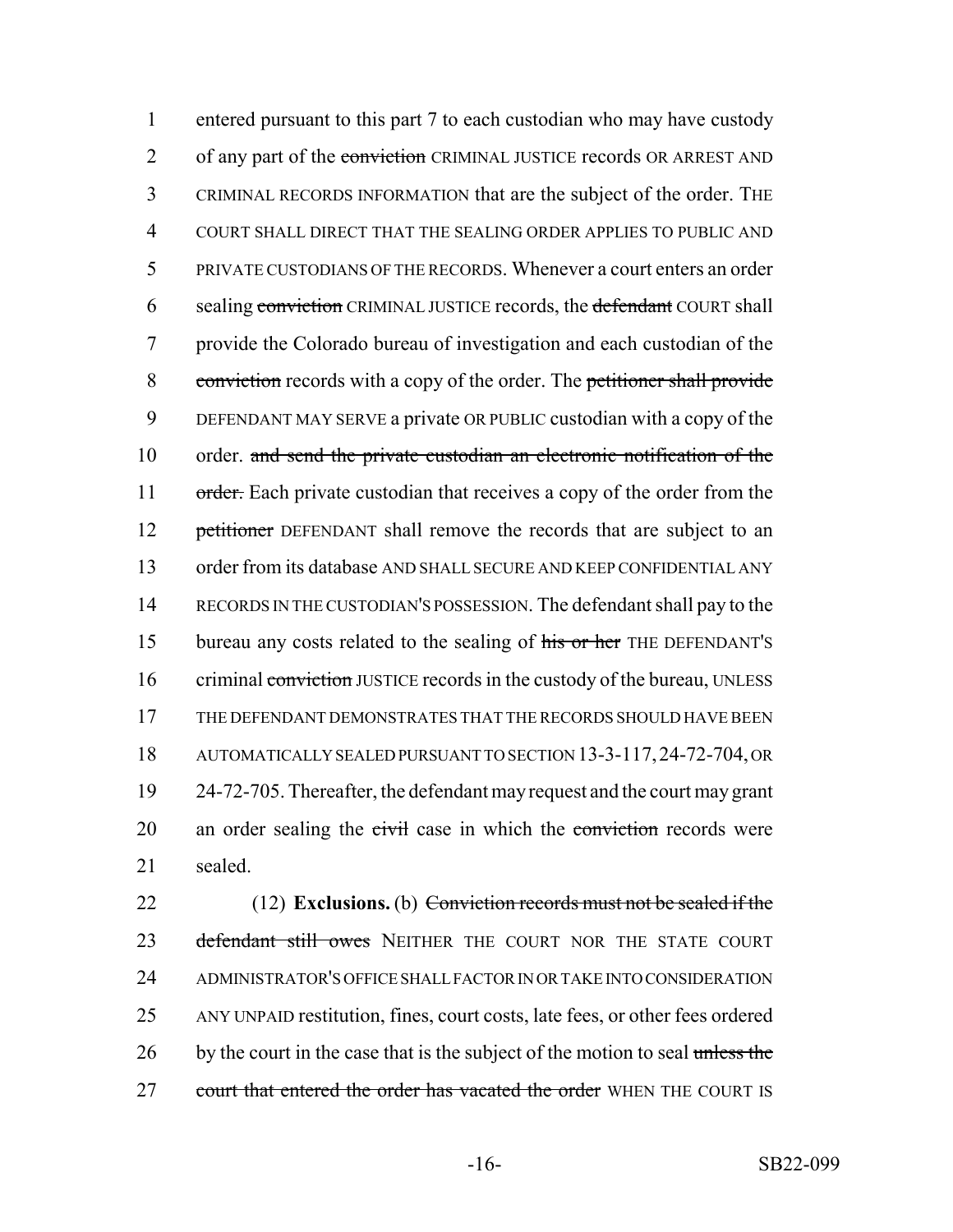DETERMINING WHETHER THE RECORD SHOULD BE SEALED.

2 (13) THE ELIGIBILITY OF AN OFFENSE MUST BE DETERMINED BY THE CLASSIFICATION OF THE OFFENSE AT THE TIME OF CONSIDERING RECORD SEALING.

 **SECTION 12.** In Colorado Revised Statutes, 24-72-704, **amend** (2)(b)(I)(B); **repeal** (1)(d); and **add** (6) as follows:

 **24-72-704. Sealing of arrest records when no charges filed - automatic sealing.** (1) (d) Inspection of the records included in an order 9 sealing criminal records may be permitted by the court only upon petition 10 by the person who is the subject of the records or by the prosecuting attorney and only for those purposes named in the petition.

 (2) (b) (I) For arrests without a conviction after January 1, 2019, but before January 1, 2022, the Colorado bureau of investigation shall automatically seal an arrest record that is in its custody and control of a person when no criminal charges have been filed:

 (B) Within eighteen months after the date of arrest for a misdemeanor offense, a misdemeanor traffic offense, A CIVIL INFRACTION, a petty offense, a municipal ordinance violation for which the statute of limitations is eighteen months or less, or if there is no indication of the classification of the crime in the arrest data.

 (6) (a) BEGINNING NOVEMBER 1, 2023, AND ANNUALLY THEREAFTER, THE COLORADO BUREAU OF INVESTIGATION SHALL REPORT TO THE JUDICIARY COMMITTEES OF THE SENATE AND THE HOUSE OF REPRESENTATIVES, OR THEIR SUCCESSOR COMMITTEES, BY JUDICIAL DISTRICT AND, TO THE EXTENT POSSIBLE, WITH DATA DISAGGREGATED BY RACE AND ETHNICITY AND FOR MISDEMEANORS AND FELONIES:

**(I) THE NUMBER OF ARREST RECORDS CONSIDERED FOR SEALING;**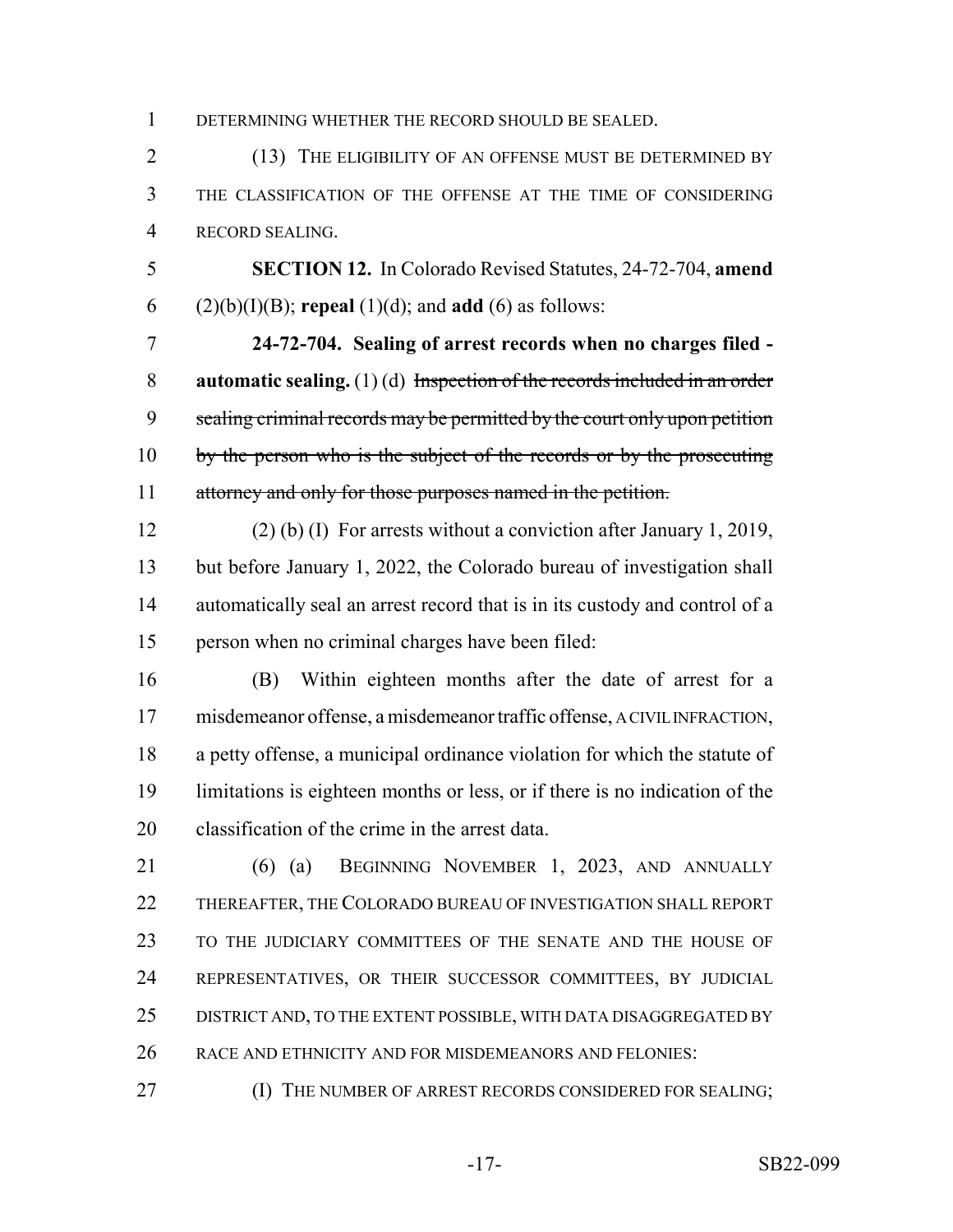(II) THE NUMBER OF ARREST RECORDS SEALED;

 (III) THE NUMBER OF ARREST RECORDS NOT SEALED BECAUSE CHARGES WERE FILED; AND

 (IV) THE NUMBER OF ARREST RECORDS NOT SEALED FOR ANY OTHER REASON AND THE REASON WHY EACH RECORD WAS NOT SEALED. 6 (b) NOTWITHSTANDING SECTION -1-136 (11)(a)(I), THE REPORT

REQUIRED IN THIS SUBSECTION (6) CONTINUES INDEFINITELY.

 **SECTION 13.** In Colorado Revised Statutes, 24-72-705, **amend** 9 (1)(a) introductory portion, (1)(b), (1)(c), and (2) as follows:

 **24-72-705. Sealing criminal justice records other than convictions - simplified process - applicability.** (1) (a) ON ITS OWN MOTION AND AT THE TIME OF DISPOSITION, the court shall order the defendant's criminal justice records sealed when:

 (b) If the court did not order the record sealing at the time of the 15 dismissal or acquittal, the defendant may make such motion at any time 16 subsequent to the dismissal or acquittal through the filing of a written 17 motion in the criminal case with written notice to the prosecuting attorney COLORADO BUREAU OF INVESTIGATION SHALL AUTOMATICALLY SEAL THE RECORD UPON RECEIPT OF DISPOSITION IN THE CASE, UNLESS THE DEFERRED JUDGMENT IS INELIGIBLE FOR SEALING PURSUANT TO SECTION 24-72-703 (12)(d).

22 (c) If the defendant moves pursuant to subsection  $(1)(a)$  of this 23 section to seal his or her criminal justice records pursuant to the expedited 24 procedures of this section, the court shall promptly process the defendant's request to seal the criminal justice records within the criminal 26 case without the filing of an independent civil action and without any 27 further evidence except for evidence of the dismissal or acquittal.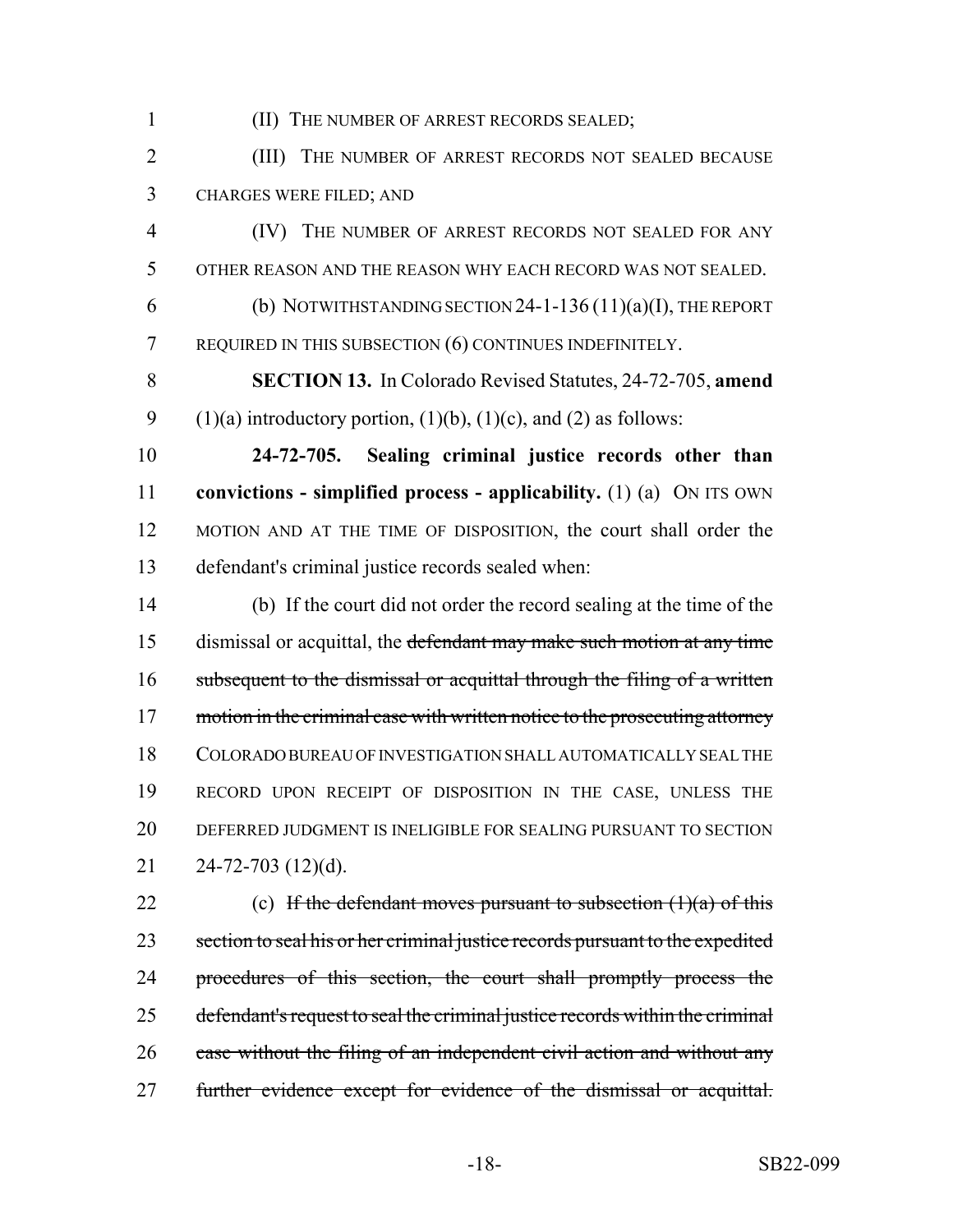Motions filed pursuant to this section are procedural in nature, and 2 sealing pursuant to this section applies retroactively for all eligible cases when the case has been completely dismissed or the defendant has been acquitted of all counts in a state or municipal criminal case.

5 (2) (a) A defendant moving to have his or her criminal justice 6 records sealed or a defendant who has his or her criminal justice records 7 sealed by the court pursuant to this section shall pay a processing fee of 8 sixty-five dollars to cover the actual costs related to the sealing of the 9 criminal justice records, which the court may waive upon a determination 10 of indigency IF THE AUTOMATIC SEALING OF A CRIMINAL RECORD DOES 11 NOT OCCUR, THE DEFENDANT MAY MAKE A MOTION TO SEAL IN THE 12 CRIMINAL CASE THE RECORD AT ANY TIME SUBSEQUENT TO THE DISMISSAL 13 OR ACQUITTAL THROUGH THE FILING OF A WRITTEN MOTION. THE 14 DEFENDANT MAY MAKE THE MOTION WITHOUT BEING CHARGED FEES OR 15 COSTS.

16 (b) When the motion to seal the criminal case is filed in state 17 court, the processing fees collected pursuant to subsection  $(2)(a)$  of this 18 section must be transmitted to the state treasurer and credited to the 19 judicial stabilization cash fund created in section 13-32-101 (6).

20 (c) When the motion to seal the criminal case is filed in municipal 21 court, the processing fees collected pursuant to subsection  $(2)(a)$  of this 22 section must be reported and paid as municipal costs and must be 23 transmitted to the treasurer of the municipality and deposited in the 24 general fund of the municipality pursuant to section 13-10-115.

25 **SECTION 14.** In Colorado Revised Statutes, 24-72-706, **amend** 26 (1)(b)(I), (1)(f)(I), and (1)(h); **repeal** (1)(e) and (2)(c); and **add** 27 (1)(b)(I.5), (1)(b)(III.3), and (1)(b)(III.5) as follows: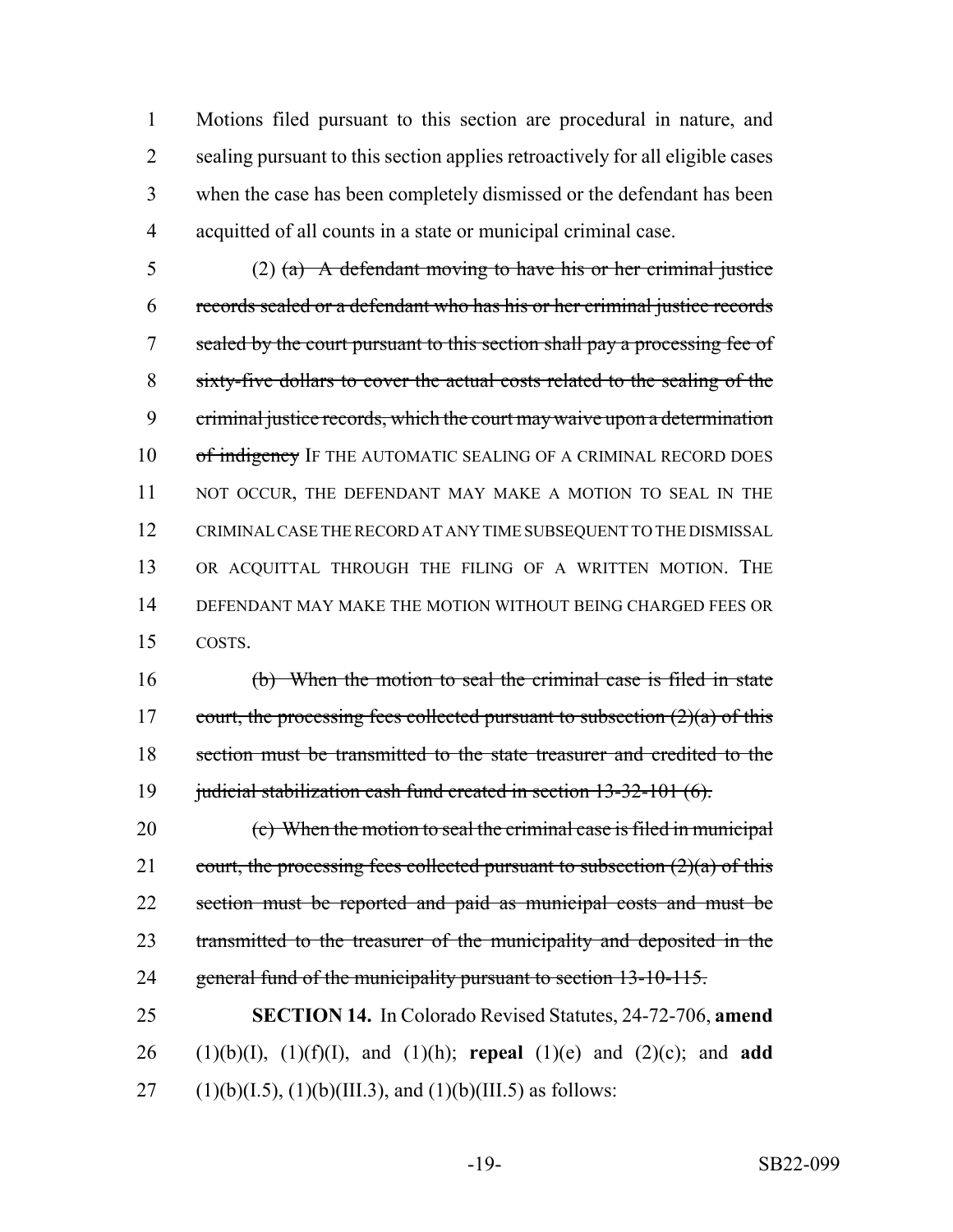**24-72-706. Sealing of criminal justice records - processing fee.** (1) **Sealing of conviction records.** (b) (I) If the offense is a CIVIL INFRACTION, A petty offense, or a drug petty offense, the motion may be filed one year after the later of the date of the final disposition of all 5 criminal proceedings against the defendant or the release of the defendant 6 from supervision concerning a criminal conviction.

 (I.5) IF THE OFFENSE IS A SECOND OR SUBSEQUENT CONVICTION 8 FOR A VIOLATION OF SECTION 18-13-122 (3), THE MOTION MAY BE FILED ONE YEAR AFTER THE DATE OF THE SECOND OR SUBSEQUENT CONVICTION, AND THE COURT SHALL ORDER THAT THE MOTION BE GRANTED IF THE DEFENDANT HAS NOT BEEN CONVICTED OF AND IS NOT CURRENTLY CHARGED WITH ANY FELONY, MISDEMEANOR, OR PETTY OFFENSE DURING THE PERIOD OF ONE YEAR AFTER THE DATE OF THE DEFENDANT'S 14 CONVICTION FOR A VIOLATION OF SECTION 18-13-122 (3).

 (III.3) NOTWITHSTANDING SUBSECTION (1)(b)(I) OF THIS SECTION, IF THE OFFENSE IS A FIRST CONVICTION FOR INTENTIONAL MISREPRESENTATION OF ENTITLEMENT TO AN ASSISTANCE ANIMAL AS DESCRIBED IN SECTION 18-13-107.3 (1), THE DEFENDANT MAY FILE A MOTION THREE YEARS AFTER THE CONVICTION AND THE COURT SHALL ORDER THE RECORD SEALED IF THE DEFENDANT DOES NOT HAVE A SUBSEQUENT CONVICTION FOR INTENTIONAL MISREPRESENTATION OF ENTITLEMENT TO AN ASSISTANCE ANIMAL.

**(III.5)** IF THE OFFENSE IS A FIRST CONVICTION FOR INTENTIONAL MISREPRESENTATION OF A SERVICE ANIMAL, AS DESCRIBED IN SECTION 25 18-13-107.7(1), THE DEFENDANT MAY FILE A MOTION THREE YEARS AFTER THE CONVICTION, AND THE COURT SHALL ORDER THE RECORD SEALED IF THE DEFENDANT DOES NOT HAVE A SUBSEQUENT CONVICTION FOR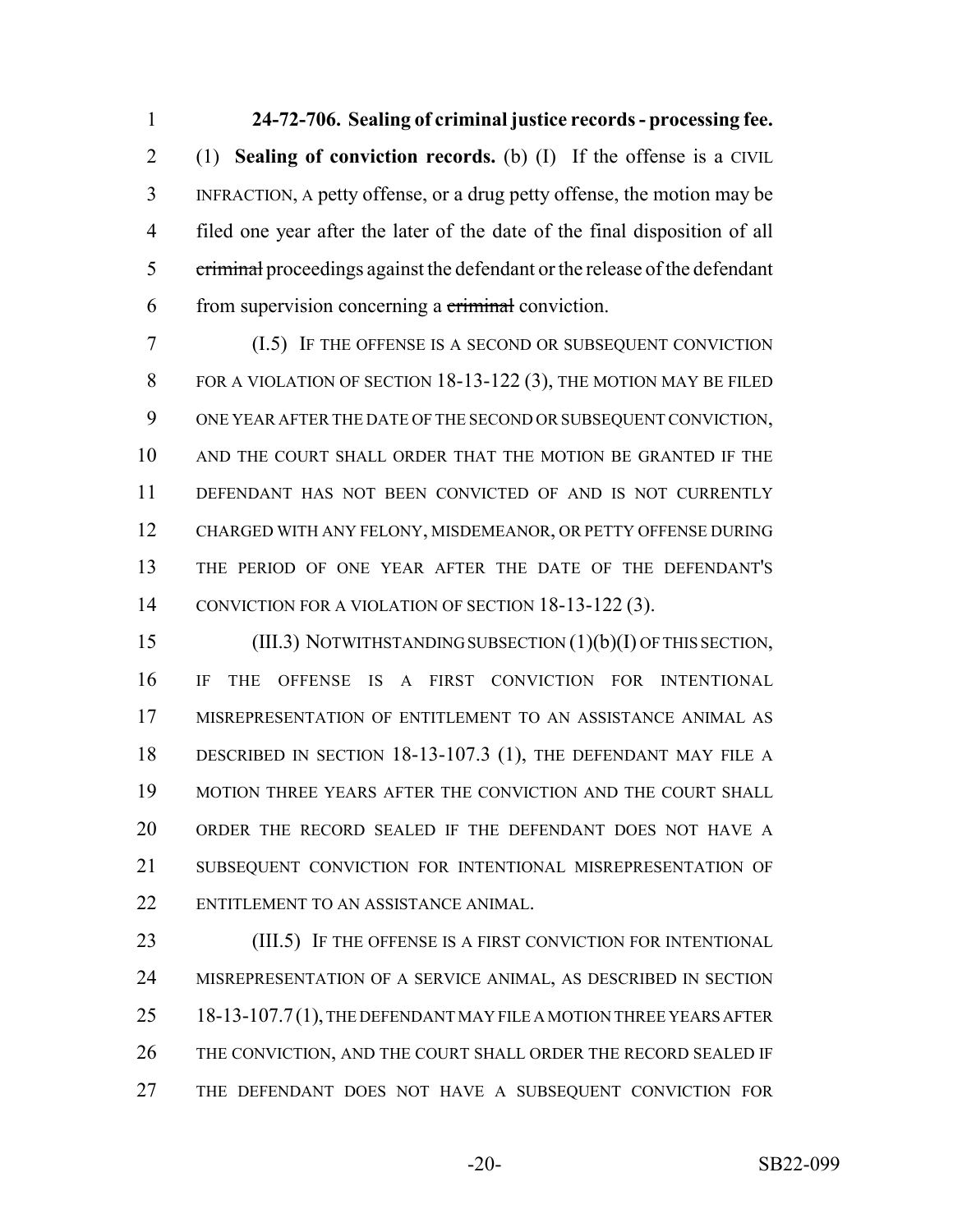1 INTENTIONAL MISREPRESENTATION OF A SERVICE ANIMAL.

 (e) Conviction records may not be sealed if the defendant still owes restitution, fines, court costs, late fees, or other fees ordered by the court in the case that is the subject of the motion to seal conviction records, unless the court that entered the order for restitution, fines, court costs, late fees, or other fees vacated the order.

 (f) (I) If a motion is filed for the sealing of a CIVIL INFRACTION, A petty offense, A petty drug offense, or, notwithstanding any provision of this part 7 to the contrary, an offense for the possession of marijuana, the court shall order that the records be sealed after the motion is filed and the criminal history filed with the court documents to the court that the 12 defendant has not been convicted of  $\alpha$  criminal AN offense since the date 13 of the final disposition of all criminal proceedings against the defendant or since the date of the defendant's release from supervision, whichever is later.

 (h) A defendant who files a motion to seal criminal justice 17 conviction records pursuant to this section shall pay a processing fee of sixty-five dollars to cover the actual costs related to the sealing of the 19 criminal justice records. which the court may waive upon a determination 20 of indigency. The defendant shall pay to the Colorado bureau of 21 investigation any costs related to the sealing of his or her THE 22 DEFENDANT's criminal conviction JUSTICE records in the custody of the bureau. THE COURT SHALL WAIVE THE PROCESSING FEE UPON A DETERMINATION THAT:

- 
- 25 (I) THE DEFENDANT IS INDIGENT; OR

 (II) THE DEFENDANT'S RECORDS SHOULD HAVE BEEN AUTOMATICALLY SEALED PURSUANT TO SECTION 13-3-117,24-72-704, OR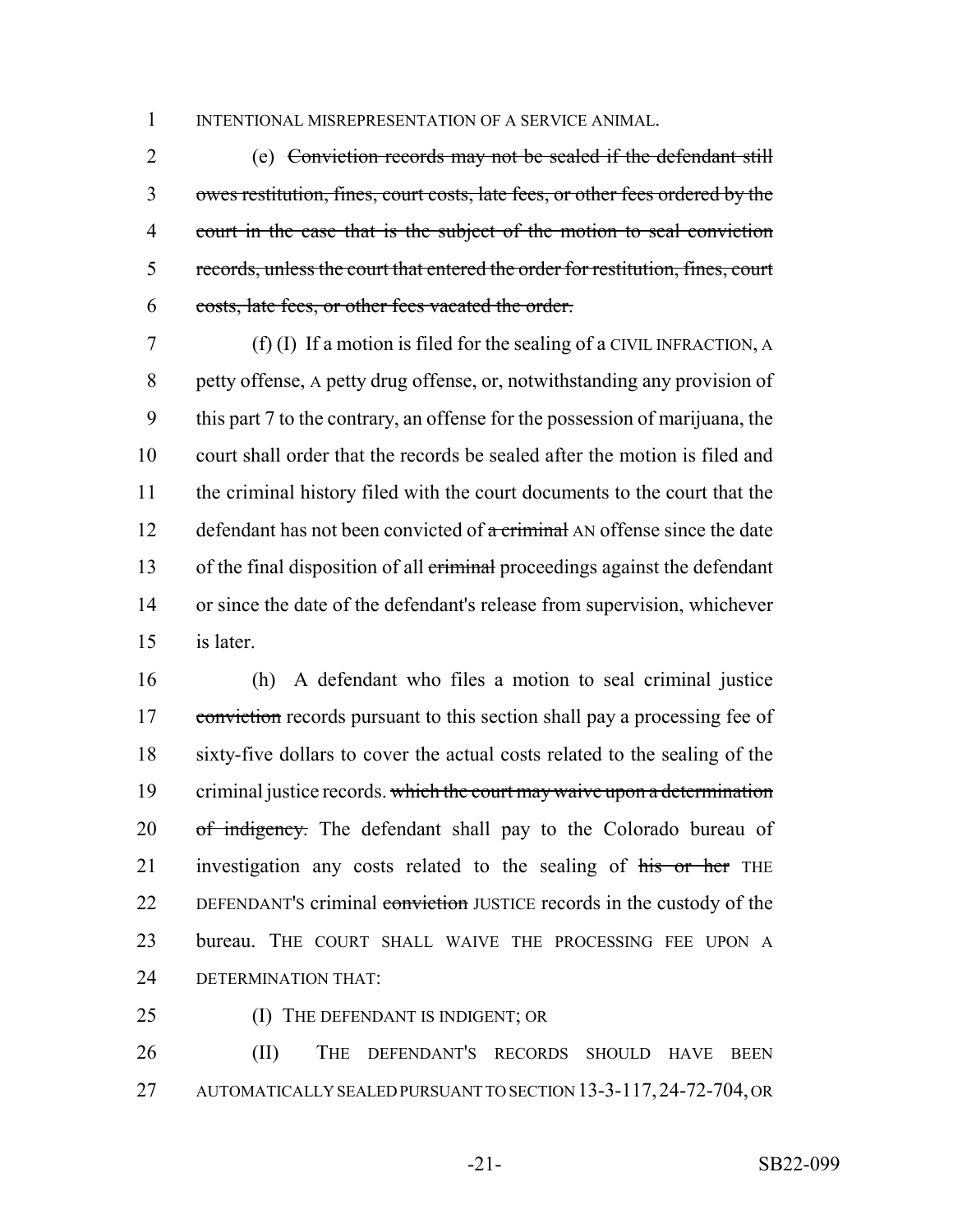24-72-705.

2 (2) (c) This section does not apply to records that are subject to the procedure set forth in section 18-13-122 (13).

 **SECTION 15.** In Colorado Revised Statutes, 24-72-707, **amend** (3)(b); and **add** (1.5) as follows:

 **24-72-707. Sealing of criminal conviction records information for offenses committed by victims of human trafficking.** (1.5) A PERSON CHARGED WITH OR CONVICTED OF PROSTITUTION, AS DESCRIBED 9 IN SECTION 18-7-201, OR ANY CORRESPONDING MUNICIPAL CODE OR ORDINANCE, WHICH OFFENSE WAS COMMITTED AS A DIRECT RESULT OF BEING A VICTIM OF HUMAN TRAFFICKING, AS DEFINED IN SECTION 12 18-7-201.3 (4), MAY FILE A MOTION WITH THE COURT FOR A SEALING OF THE PERSON'S RECORDS.

(3) The court shall order the records sealed after:

 (b) The defendant establishes by a preponderance of the evidence 16 that, at the time he or she THE DEFENDANT committed the offense, he or 17 she THE DEFENDANT had been trafficked by another person, as described in section 18-3-503 or 18-3-504, for the purpose of performing the offense. OFFICIAL DOCUMENTATION FROM A FEDERAL, STATE, LOCAL, OR TRIBAL GOVERNMENT AGENCY INDICATING THAT THE DEFENDANT WAS A 21 VICTIM OF HUMAN TRAFFICKING AT THE TIME OF THE OFFENSE CREATES A PRESUMPTION THAT THE DEFENDANT'S PARTICIPATION IN THE OFFENSE WAS THE DIRECT RESULT OF BEING A VICTIM OF HUMAN TRAFFICKING.

 **SECTION 16.** In Colorado Revised Statutes, 24-72-708, **amend** 25 (1)(a)(I) introductory portion and  $(1)(a)(II)$  as follows:

 **24-72-708. Sealing of criminal conviction records information for municipal offenses for convictions.** (1) **Sealing of conviction**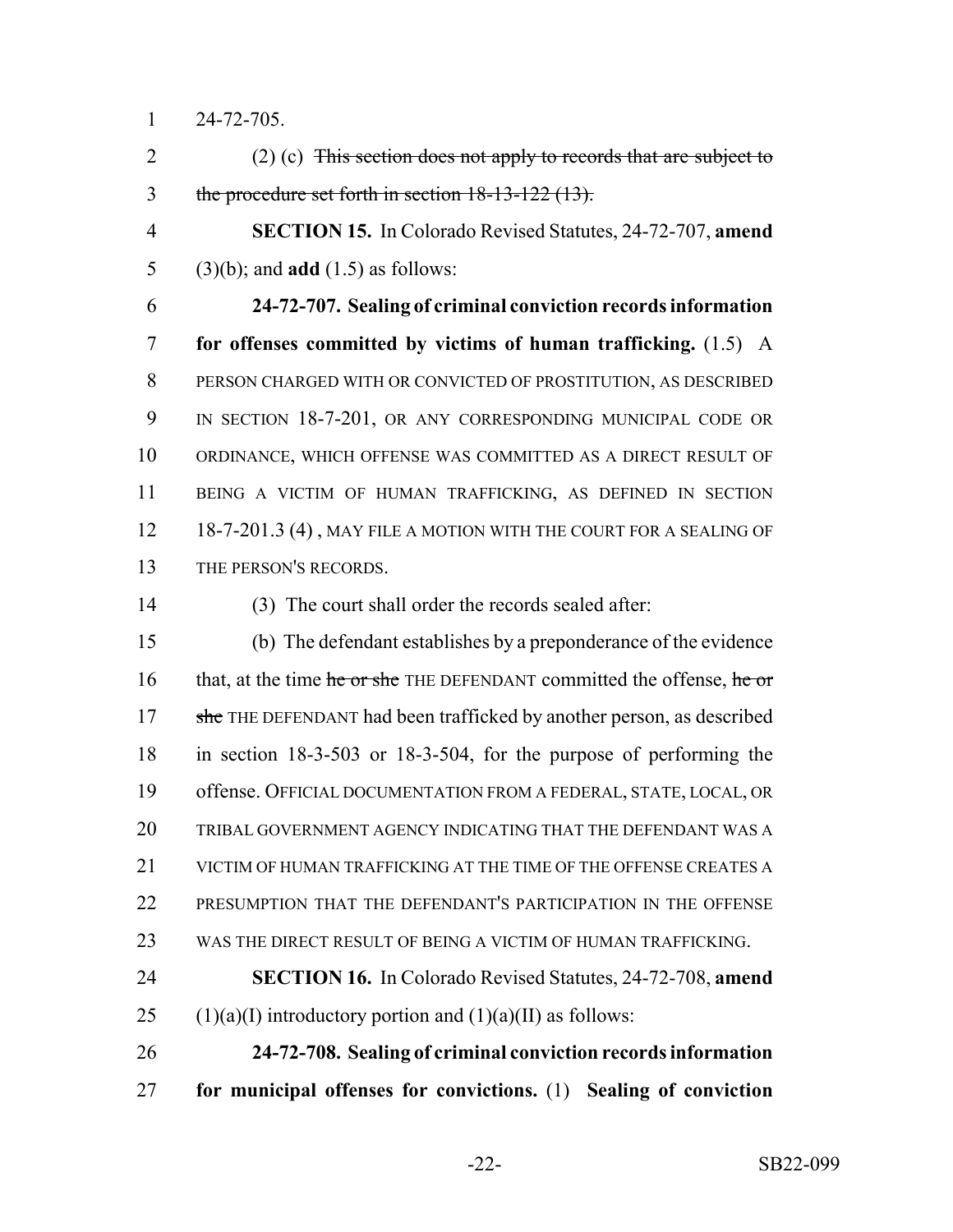**records.** (a) (I) A defendant may file a motion IN THE CRIMINAL CASE IN THE MUNICIPAL COURT in which any conviction records pertaining to the defendant for a municipal violation are located for the sealing of the conviction records, except basic identification information, if:

5 (II) Notwithstanding the provisions of subsection  $(1)(a)(I)(B)$  of 6 this section, a defendant may petition the district court of the district in which any conviction records pertaining to the defendant for a municipal violation, except a municipal assault or battery offense in which the underlying factual basis involves domestic violence, as defined in section 10 18-6-800.3 (1), or any other municipal violation in which the underlying factual basis involves domestic violence, as defined in section 18-6-800.3 12 (1), or petty offense FILE A MOTION IN WHICH ANY CONVICTION RECORDS PERTAINING TO THE DEFENDANT FOR A MUNICIPAL VIOLATION are located for the sealing of the conviction records, except basic identification information, if:

 (A) The defendant was SUBSEQUENTLY convicted of a single offense that was not a felony and did not involve domestic violence as defined in section 18-6-800.3 (1), unlawful sexual behavior as defined in section 16-22-102 (9), or child abuse as defined in section 18-6-401;

20 (B) That offense occurred within three years of AFTER the date of 21 the final disposition of all criminal proceedings against him or her THE DEFENDANT related to the conviction that the defendant is seeking to have 23 sealed or within three years of AFTER the date of the defendant's release 24 from supervision related to the conviction that the defendant is seeking 25 to have sealed, whichever is later;  $\alpha$ nd

 (C) The defendant has not been convicted of a felony, misdemeanor, or misdemeanor traffic offense in the ten or more years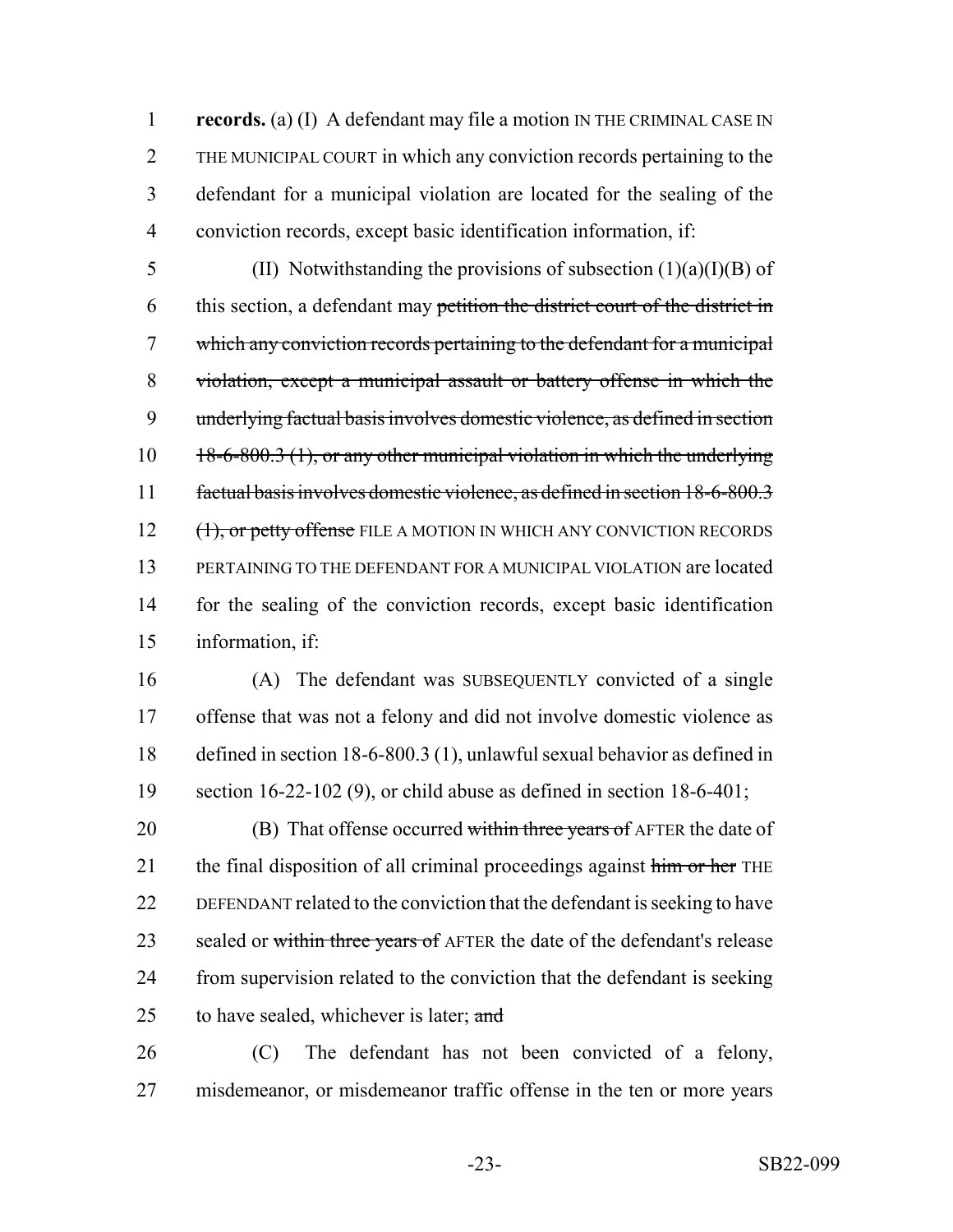since the date of the final disposition of all criminal proceedings against 2 him or her THE DEFENDANT for the subsequent criminal case or in the ten or more years since the date of the defendant's release from supervision for the subsequent case, whichever is later; AND

- (D) THE CONVICTION THAT THE DEFENDANT IS SEEKING TO HAVE SEALED IS NOT AN OFFENSE IN WHICH THE UNDERLYING FACTUAL BASIS INVOLVES DOMESTIC VIOLENCE, AS DEFINED IN SECTION 18-6-800.3 (1).
- **SECTION 17.** In Colorado Revised Statutes, 24-72-709, **amend** 9 (2)(a); and **repeal** (4)(b) as follows:

 **24-72-709. Sealing of criminal conviction records information for multiple conviction records.** (2) (a) If the offense or highest offense of the multiple offenses is an ELIGIBLE CIVIL INFRACTION, eligible petty offense, or eligible petty drug offense, the petition may be filed two years 14 after the later of the date of the final disposition of all criminal proceedings against the defendant or the release of the defendant from 16 supervision concerning the conviction, or the latest in time criminal conviction of the multiple convictions.

 (4) (b) Conviction records may not be sealed if the defendant still 19 owes restitution, fines, court costs, late fees, or other fees ordered by the 20 court in the case that is the subject of the petition to seal conviction records, unless the court that entered the order for restitution, fines, court 22 costs, late fees, or other fees has vacated the order.

 **SECTION 18. Act subject to petition - effective date.** This act takes effect at 12:01 a.m. on the day following the expiration of the ninety-day period after final adjournment of the general assembly; except 26 that, if a referendum petition is filed pursuant to section 1 (3) of article V of the state constitution against this act or an item, section, or part of this